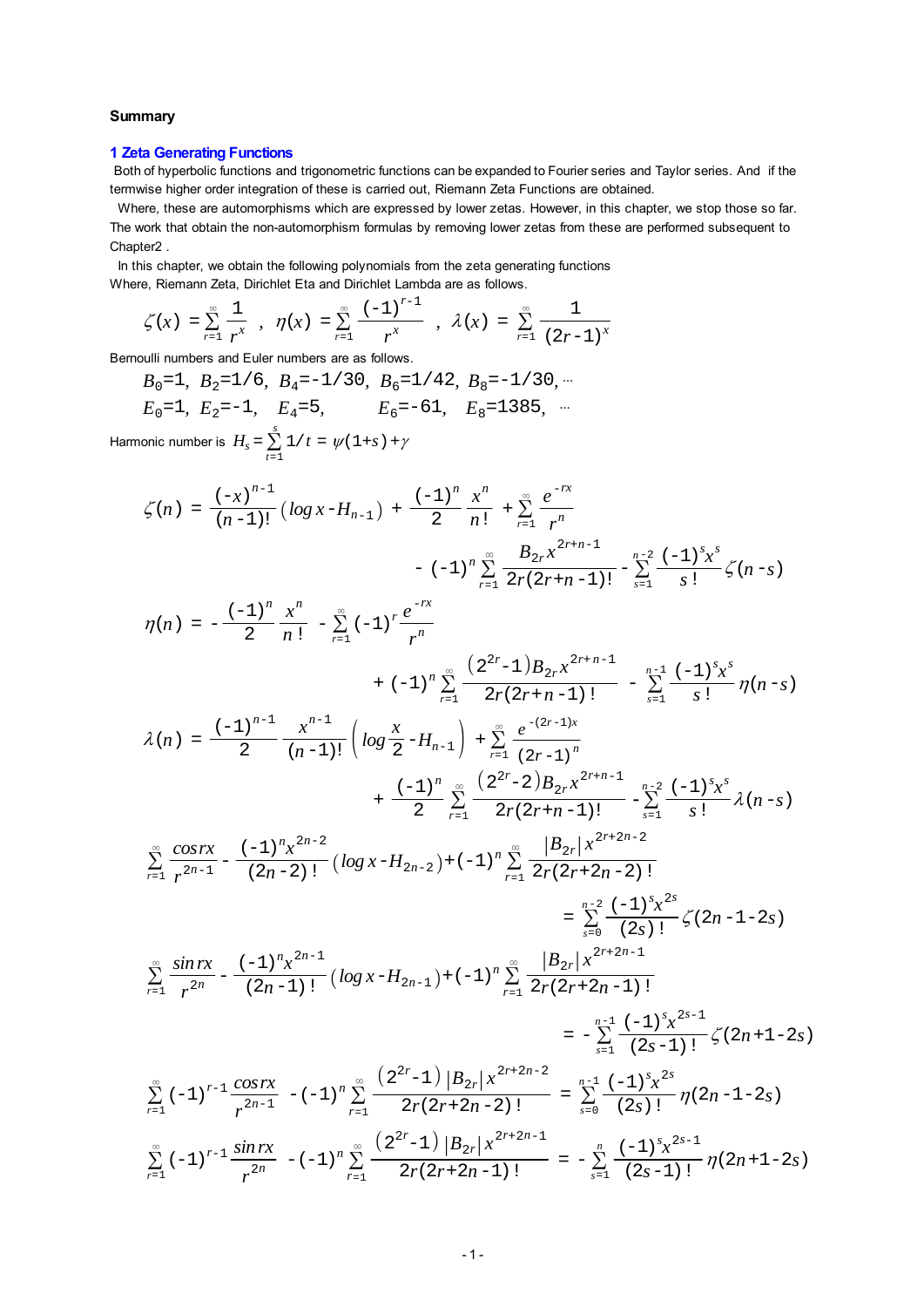$$
\sum_{r=1}^{\infty} \frac{\cos\left\{(2r-1)x\right\}}{(2r-1)^{2n-1}} - \frac{(-1)^n x^{2n-2}}{2(2n-2)!} \left( \log \frac{x}{2} - H_{2n-2} \right) - \frac{(-1)^n}{2} \sum_{r=1}^{\infty} \frac{(2^{2r}-2) |B_{2r}| x^{2r+2n-2}}{2r(2r+2n-2)!}
$$
\n
$$
= \sum_{s=0}^{n-2} \frac{(-1)^s x^{2s}}{(2s)!} \lambda(2n-1-2s)
$$
\n
$$
\sum_{r=1}^{\infty} \frac{\sin\left\{(2r-1)x\right\}}{(2r-1)^{2n}} - \frac{(-1)^n x^{2n-1}}{2(2n-1)!} \left( \log \frac{x}{2} - H_{2n-1} \right) - \frac{(-1)^n}{2} \sum_{r=1}^{\infty} \frac{(2^{2r}-2) |B_{2r}| x^{2r+2n-1}}{2r(2r+2n-1)!}
$$
\n
$$
= -\sum_{s=1}^{n-1} \frac{(-1)^s x^{2s-1}}{(2s-1)!} \lambda(2n+1-2s)
$$

 Furthermore, if the termwise higher order differentiation of the Fourier series of each family of tanh, cot and tan are carried out, the following expressions are obtained.

$$
\zeta(-n) = \frac{1}{2^{n+1} (1 - 2^{n+1})} \sum_{r=1}^{n} (-1)^{r-1} {}_{n}D_{r} \qquad n = 1, 2, 3, \cdots
$$

$$
\zeta(1 - 2n) = \frac{(-1)^{n-1}}{2^{2n} (1 - 2^{2n})} T_{2n-1} \qquad n = 1, 2, 3, \cdots
$$

$$
= (-1)^{2n-1} \frac{B_{2n}}{2n} \qquad n = 1, 2, 3, \cdots
$$

Where,  $nD_r$  are the Eulderian Numbers and  $T_{n-1}$  are the tangent numbers. These are defined as follows respectively.

$$
{}_{n}D_{r} = \sum_{k=0}^{r-1} (-1)^{k} {n+1 \choose k} (r-k)^{n}, \quad T_{n-1} = 2^{n} (2^{n}-1) \frac{|B_{n}|}{n}
$$

**By-products**

$$
-log\,0\,=\,\zeta(1)\,=\,\zeta(1)-\frac{\pi i}{2}
$$

#### **2 Formulas for Riemann Zeta at natural number**

In this chapter, removing the lower zetas from automorphism formulas in the previous chapter, we obtain non-automorphism formulas for Riemann Zeta at natural number. Where, Bernoulli numbers and Euler numbers are as follows.

$$
B_0=1
$$
,  $B_2=1/6$ ,  $B_4=-1/30$ ,  $B_6=1/42$ ,  $B_8=-1/30$ , ...  
\n $E_0=1$ ,  $E_2=-1$ ,  $E_4=5$ ,  $E_6=-61$ ,  $E_8=1385$ , ...

And Harmonic number is  $H_s = \sum_{t=1}^{s} 1/t = \psi(1+s) + \gamma$ 

For  $0 < x \leq 2\pi$ ,

$$
\zeta(n) = \frac{x^{n-1}}{(n-1)!} \left( \frac{1}{n-1} - \frac{x}{2n} \right) + \sum_{r=1}^{\infty} \sum_{s=0}^{n-1} \frac{(xr)^s}{s!} \frac{1}{r^n e^{xr}} - \sum_{r=1}^{\infty} \left( \frac{-n}{2r-1} \right) \frac{B_{2r} x^{n-1+2r}}{2r(n-1+2r)!}
$$

$$
\zeta(n) = \frac{x^{n-1}}{(n-1)!} \left\{ \frac{1}{n-1} + \frac{(n-1)x}{2n} - \log x \right\}
$$

$$
+ \sum_{r=1}^{\infty} \sum_{s=0}^{n-2} \frac{(xr)^s}{s!} \frac{1}{r^n e^{xr}} - \sum_{r=1}^{\infty} \left( \frac{1-n}{2r} \right) \frac{B_{2r} x^{n-1+2r}}{2r(n-1+2r)!}
$$

For  $0 < x \leq \pi$ ,

$$
\zeta(n) = \frac{2^{n-1}}{2^{n-1}-1} \left\{ \frac{x^n}{2n!} - \sum_{r=1}^{\infty} \sum_{s=0}^{n-1} \frac{(xr)^s}{s!} \frac{(-1)^r}{r^n e^{xr}} + \sum_{r=1}^{\infty} \left( \frac{-n}{2r-1} \right) \frac{(2^{2r}-1)B_{2r}x^{n-1+2r}}{2r(n-1+2r)!} \right\}
$$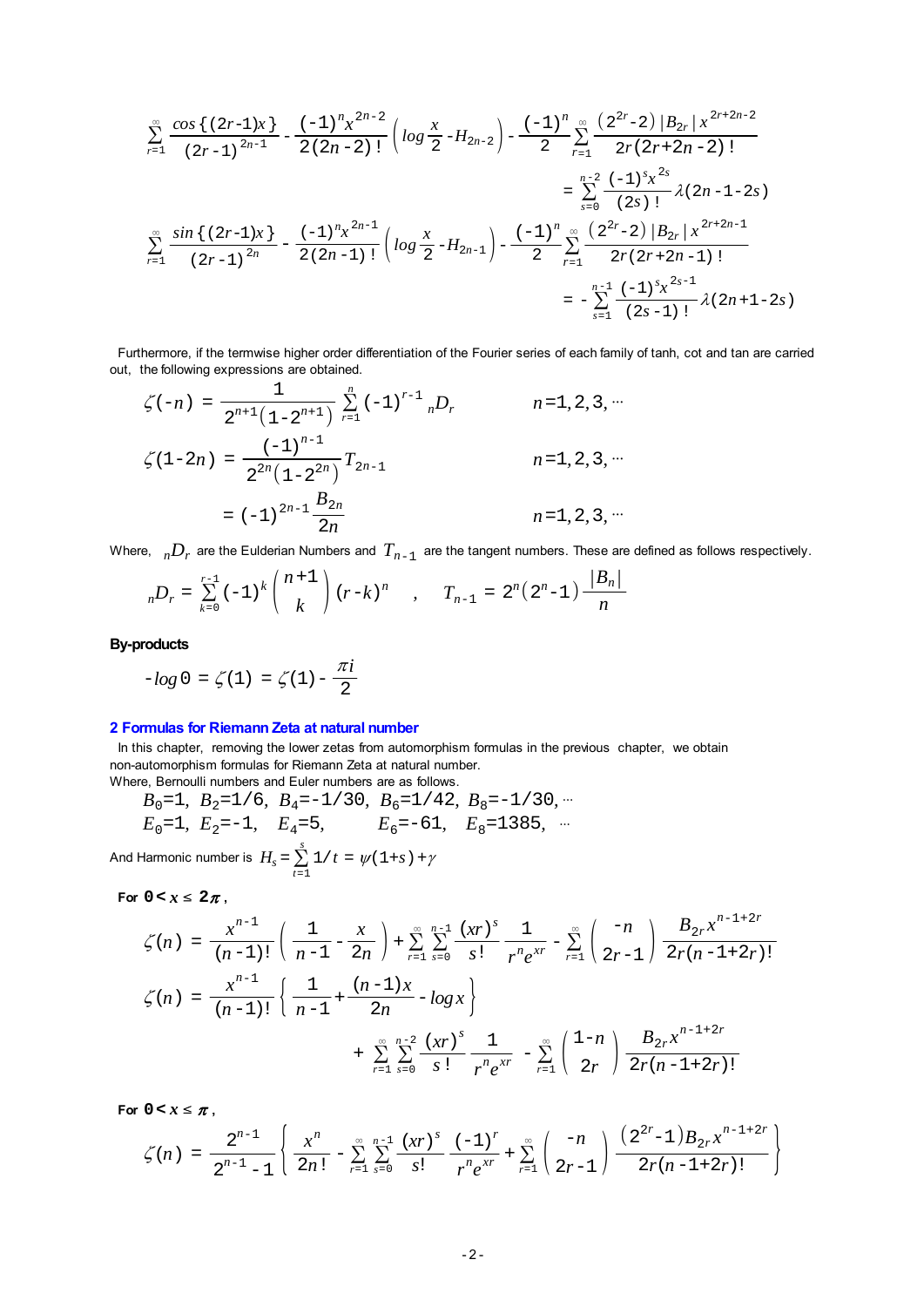$$
\zeta(n) = \frac{2^n}{2^n - 1} \left\{ \frac{x^{n-1}}{2(n-1)! (n-1)} + \sum_{r=1}^{\infty} \sum_{s=0}^{n-1} \frac{\{x(2r-1)\}^s}{s!} \frac{e^{-x(2r-1)}}{(2r-1)^n} + \frac{1}{2} \sum_{r=1}^{\infty} \binom{-n}{2r-1} \frac{\{2^{2r}-2\}B_{2r}x^{n-1+2r}}{2r(n-1+2r)!} \right\}
$$
  

$$
\zeta(n) = \frac{2^n}{2^n - 1} \left\{ \frac{x^{n-1}}{2(n-1)!} \left( \frac{1}{n-1} - \log \frac{x}{2} \right) + \sum_{r=1}^{\infty} \sum_{s=0}^{n-2} \frac{\{x(2r-1)\}^s}{s!} \frac{e^{-x(2r-1)}}{(2r-1)^n} + \frac{1}{2} \sum_{r=1}^{\infty} \left( \frac{1-n}{2r} \right) \frac{\{2^{2r}-2\}B_{2r}x^{n-1+2r}}{2r(n-1+2r)!} \right\}
$$

**Especially,**

$$
\zeta(n) = \frac{n+1}{2n!(n-1)} + \sum_{r=1}^{\infty} \sum_{s=0}^{n-1} \frac{r^s}{s!} \frac{1}{r^n e^r} - \sum_{r=1}^{\infty} \binom{-n}{2r-1} \frac{B_{2r}}{2r(n-1+2r)!}
$$
\n
$$
\zeta(n) = \frac{2^{n-1}}{n!(n-1)} + \sum_{r=1}^{\infty} \sum_{s=0}^{n-1} \frac{(2r)^s}{s!} \frac{1}{r^n e^{2r}} - \sum_{r=1}^{\infty} \binom{-n}{2r-1} \frac{B_{2r} 2^{n-1+2r}}{2r(n-1+2r)!}
$$
\n
$$
\zeta(n) = \frac{n^2+1}{2n!(n-1)} + \sum_{r=1}^{\infty} \sum_{s=0}^{n-2} \frac{r^s}{s!} \frac{1}{r^n e^r} - \sum_{r=1}^{\infty} \binom{1-n}{2r} \frac{B_{2r}}{2r(n-1+2r)!}
$$
\n
$$
\zeta(n) = \frac{2^{n-1}}{2^{n-1}-1} \left\{ \frac{1}{2n!} - \sum_{r=1}^{\infty} \sum_{s=0}^{n-1} \frac{r^s}{s!} \frac{(-1)^r}{r^n e^r} + \sum_{r=1}^{\infty} \binom{-n}{2r-1} \frac{(2^{2r}-1)B_{2r}}{2r(n-1+2r)!} \right\}
$$
\n
$$
\zeta(n) = \frac{2^n}{2^n-1} \left\{ \frac{1}{2(n-1)!(n-1)} + \sum_{r=1}^{\infty} \sum_{s=0}^{n-1} \frac{(2r-1)^s}{s!} \frac{e^{-(2r-1)}}{(2r-1)^n} + \frac{1}{2} \sum_{r=1}^{\infty} \binom{-n}{2r-1} \frac{(2^{2r}-2)B_{2r}}{2r(n-1+2r)!} \right\}
$$
\n
$$
\zeta(n) = \frac{2^n}{2^n-1} \left\{ \frac{1}{2(n-1)!} \left( \frac{1}{n-1} + \log 2 \right) + \sum_{r=1}^{\infty} \sum_{s=0}^{\infty} \frac{(2r-1)^s
$$

**Example**

$$
\zeta(5) = \frac{6}{2 \cdot 5! \, 4} + \sum_{r=1}^{\infty} \left( 1 + \frac{r^1}{1!} + \frac{r^2}{2!} + \frac{r^3}{3!} + \frac{r^4}{4!} \right) \frac{1}{r^5 e^r} - \sum_{r=1}^{\infty} \left( \frac{-5}{2r - 1} \right) \frac{B_{2r}}{2r(4 + 2r)!}
$$
\n
$$
\zeta(5) = \frac{2^4}{5! \, 4} + \sum_{r=1}^{\infty} \left\{ 1 + \frac{2r}{1!} + \frac{(2r)^2}{2!} + \frac{(2r)^3}{3!} + \frac{(2r)^4}{4!} \right\} \frac{1}{r^5 e^{2r}} - \sum_{r=1}^{\infty} \left( \frac{-5}{2r - 1} \right) \frac{B_{2r} 2^{4 + 2r}}{2r(4 + 2r)!}
$$
\n
$$
\zeta(5) = \frac{5^2 + 1}{2 \cdot 5! \, 4} + \sum_{r=1}^{\infty} \left( 1 + \frac{r^1}{1!} + \frac{r^2}{2!} + \frac{r^3}{3!} \right) \frac{1}{r^5 e^r} - \sum_{r=1}^{\infty} \left( \frac{-4}{2r} \right) \frac{B_{2r}}{2r(4 + 2r)!}
$$
\n
$$
\zeta(5) = \frac{2^4}{2^4 - 1} \left\{ \frac{1}{2 \cdot 5!} - \sum_{r=1}^{\infty} \left( 1 + \frac{r^1}{1!} + \frac{r^2}{2!} + \frac{r^3}{3!} + \frac{r^4}{4!} \right) \frac{(-1)^r}{r^5 e^r} + \sum_{r=1}^{\infty} \left( \frac{-5}{2r - 1} \right) \frac{(2^{2r} - 1)B_{2r}}{2r(4 + 2r)!} \right\}
$$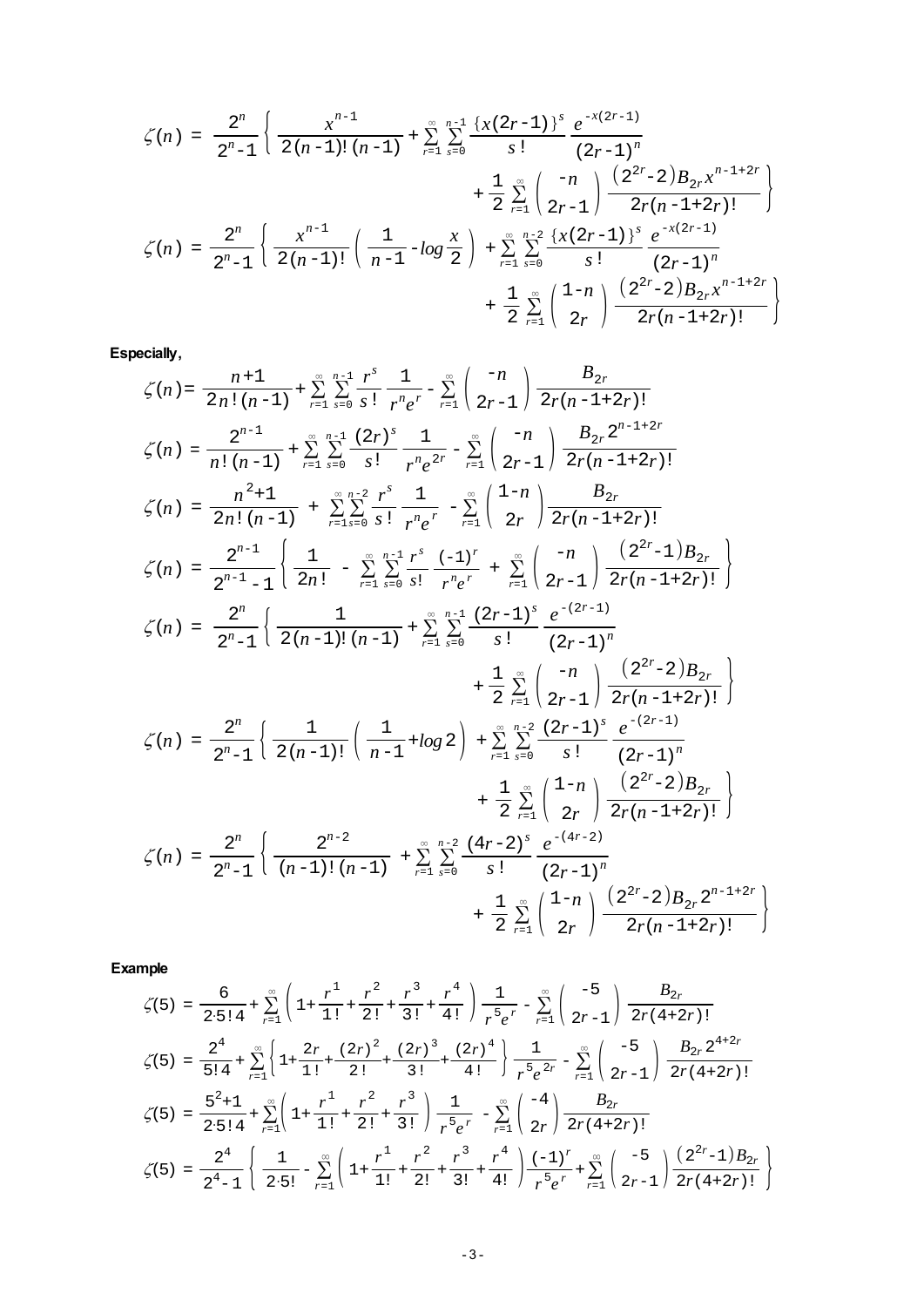$$
\zeta(3) = \frac{8}{7} \left\{ \frac{1}{8} + \sum_{r=1}^{\infty} \left( 1 + \frac{2r-1}{1!} + \frac{(2r-1)^2}{2!} \right) \frac{e^{-(2r-1)}}{(2r-1)^3} + \frac{1}{2} \sum_{r=1}^{\infty} \left( \frac{-3}{2r-1} \right) \frac{(2^{2r}-2)B_{2r}}{2r(2+2r)!} \right\}
$$
\n
$$
\zeta(3) = \frac{8}{7} \left\{ \frac{1}{4} \left( \frac{1}{2} + \log 2 \right) + \sum_{r=1}^{\infty} \left( 1 + \frac{2r-1}{1!} \right) \frac{e^{-(2r-1)}}{(2r-1)^3} + \frac{1}{2} \sum_{r=1}^{\infty} \left( \frac{-2}{2r} \right) \frac{(2^{2r}-2)B_{2r}}{2r(2+2r)!} \right\}
$$
\n
$$
\zeta(3) = \frac{8}{7} \left\{ \frac{1}{2} + \sum_{r=1}^{\infty} \left( 1 + \frac{4r-2}{1!} \right) \frac{e^{-(4r-2)}}{(2r-1)^3} + \frac{1}{2} \sum_{r=1}^{\infty} \left( \frac{-2}{2r} \right) \frac{(2^{2r}-2)B_{2r} 2^{2+2r}}{2r(2+2r)!} \right\}
$$

## **3 Formulas for Riemann Zeta at odd number**

In this chapter, we obtain non-automorphism formulas for Riemann Zeta at odd number.

Where, Bernoulli numbers, Euler numbers and tangent numbers are as follows.  $B_0=1$ ,  $B_2=1/6$ ,  $B_4=-1/30$ ,  $B_6=1/42$ ,  $B_8=-1/30$ ,  $\cdots$  $E_0$ =1,  $E_2$ =-1,  $E_4$ =5,  $E_6$ =-61,  $E_8$ =1385,  $\cdots$  $T_1$ =1*,*  $T_3$ =2*,*  $T_5$ =16*,*  $T_7$ =272*,*  $T_9$ =7936*,* ···

And Harmonic number is  $H_s = \sum_{t=1}^{s} 1/t = \psi(1+s) + \gamma$ 

For  $0 < x < 2\pi$ ,

$$
\zeta(2n+1) = -\frac{1}{x} \sum_{r=1}^{\infty} \sum_{s=0}^{n} (-1)^s \frac{\left(2^{2s} - 2\right)B_{2s} (rx)^{2s}}{(2s)!} \frac{\sin rx}{r^{2n+2}} + (-1)^n x^{2n} \left\{ \sum_{s=0}^{n} \frac{\left(2^{2s} - 2\right)B_{2s} H_{2n+1-2s}}{(2s)!(2n+1-2s)!} + \sum_{r=1}^{\infty} \sum_{s=0}^{n} \frac{\left(2^{2s} - 2\right)B_{2s}}{(2s)!(2n+1+2r-2s)!} \frac{|B_{2r}|x^{2r}}{2r} \right\}
$$

$$
\zeta(2n+1) = \sum_{r=1}^{\infty} \sum_{s=0}^{n} \frac{|E_{2s}| (rx)^{2s}}{(2s)!} \frac{\cos rx}{r^{2n+1}}
$$

$$
-(-1)^{n} x^{2n} \left\{ \sum_{s=0}^{n} \frac{E_{2s} H_{2n-2s}}{(2s)! (2n-2s)!} + \sum_{r=1}^{\infty} \sum_{s=0}^{n} \frac{E_{2s}}{(2s)! (2n+2r-2s)!} \frac{|B_{2r}| x^{2r}}{2r} \right\}
$$

For  $0 < x \leq \pi$ ,

$$
\zeta(2n+1) = \frac{2^{2n}}{2^{2n}-1} \left\{ \frac{1}{x} \sum_{r=1}^{\infty} \sum_{s=0}^{n} \frac{(-1)^s B_{2s} (2^{2s}-2) (rx)^{2s}}{(2s)!} \frac{(-1)^r \sin rx}{r^{2n+2}} - (-1)^n x^{2n} \sum_{r=1}^{\infty} \sum_{s=0}^{n} \frac{(2^{2s}-2) B_{2s}}{(2s)! (2n+1+2r-2s)!} \frac{(2^{2r}-1) |B_{2r}| x^{2r}}{2r} \right\}
$$
  

$$
\zeta(2n+1) = -\frac{2^{2n}}{2^{2n}-1} \left\{ \sum_{r=1}^{\infty} \sum_{s=0}^{n} \frac{|E_{2s}| (rx)^{2s}}{(2s)!} \frac{(-1)^r \cos rx}{r^{2n+1}} - (-1)^n x^{2n} \sum_{r=1}^{\infty} \sum_{s=0}^{n} \frac{E_{2s}}{(2s)! (2n+2r-2s)!} \frac{(2^{2r}-1) |B_{2r}| x^{2r}}{2r} \right\}
$$
  

$$
\zeta(2n+1) = \frac{2^{2n+1}}{2^{2n+1}-1} \sum_{r=1}^{\infty} \sum_{s=0}^{n} \frac{|E_{2s}| \{ (2r-1)x \}^{2s}}{(2s)!} \frac{\cos\{(2r-1)x\}}{(2r-1)^{2n+1}} - \frac{(-1)^n (2x)^{2n}}{2^{2n+1}-1} \left\{ \sum_{s=0}^n \frac{E_{2s} H_{2n-2s}}{(2s)! (2n-2s)!} - \sum_{r=1}^{\infty} \sum_{s=0}^n \frac{E_{2s} (2^{2r}-2) |B_{2r}|}{(2s)! (2n+2r-2s)!} \frac{x^{2r}}{2r} \right\}
$$

**Especially,**

$$
\zeta(2n+1) = (-1)^n \pi^{2n} \left\{ \sum_{s=0}^n \frac{(2^{2s}-2)B_{2s}H_{2n+1-2s}}{(2s)!(2n+1-2s)!} + \sum_{r=1}^\infty \sum_{s=0}^n \frac{(2^{2s}-2)B_{2s}}{(2s)!(2n+1+2r-2s)!} \frac{|B_{2r}|\pi^{2r}}{2r} \right\}
$$
  

$$
\zeta(2n+1) = \frac{(-1)^{n-1}(2\pi)^{2n}}{2^{2n}-1} \sum_{r=1}^\infty \left\{ \sum_{s=0}^n \frac{(2^{2s}-2)B_{2s}}{(2s)!(2n+1+2r-2s)!} \right\} T_{2r-1} \left(\frac{\pi}{2}\right)^{2r}
$$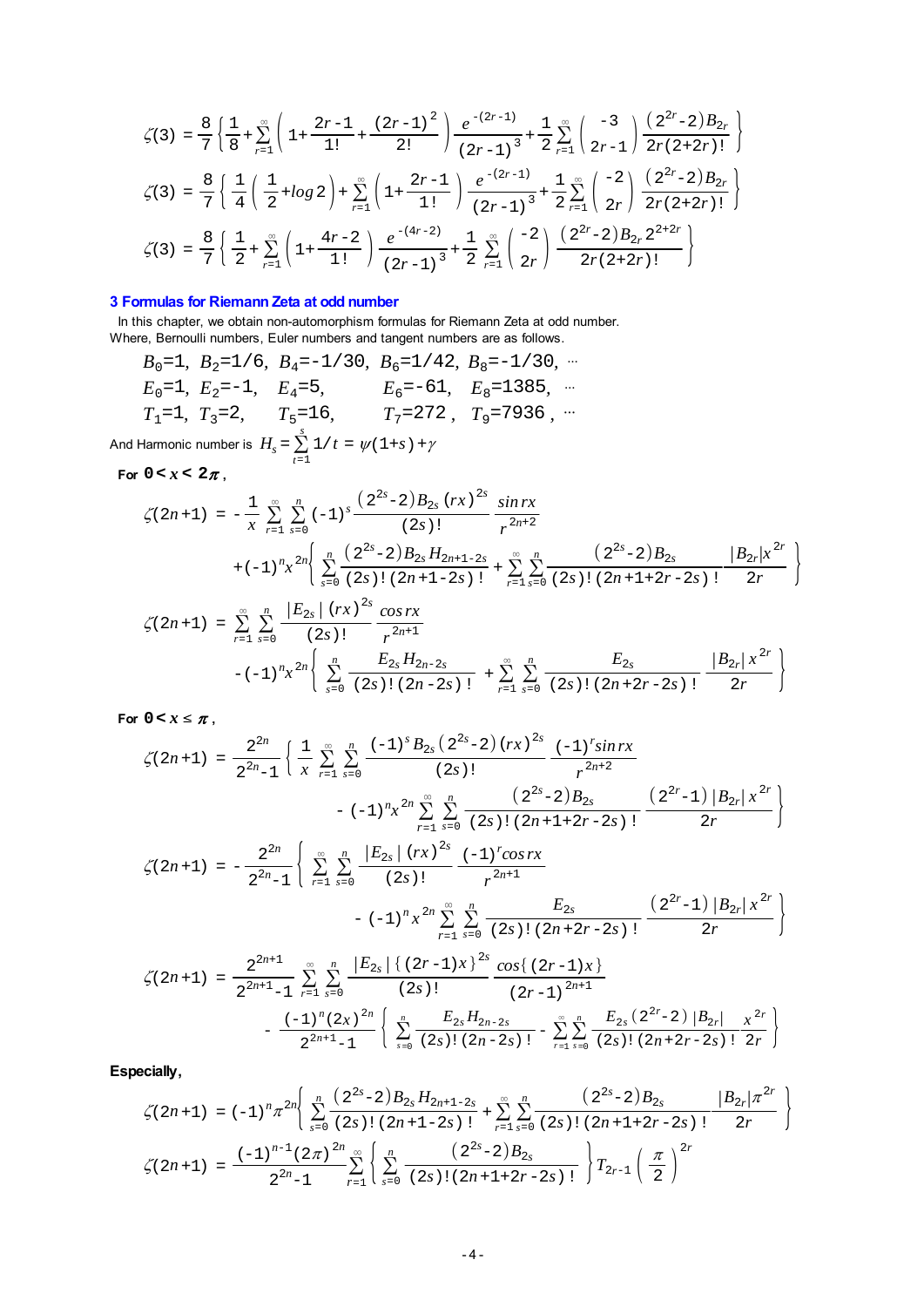$$
\zeta(2n+1) = \frac{(-1)^{n-1} \pi^{2n}}{2^{2n+1} - 1} \left\{ \sum_{s=0}^{n} \frac{E_{2s} H_{2n-2s}}{(2s) \, ! \, (2n-2s) \, !} - \sum_{r=1}^{\infty} \sum_{s=0}^{n} \frac{E_{2s} (2^{2r} - 2) \, |B_{2r}|}{(2s) \, ! \, (2n+2r-2s) \, !} \frac{1}{2r} \left( \frac{\pi}{2} \right)^{2r} \right\}
$$

**Example**

$$
\zeta(5) = \pi^4 \left\{ \frac{269}{21600} + \sum_{r=1}^{\infty} \left( -\frac{1}{(2r+5)!} + \frac{1}{6(2r+3)!} - \frac{7}{360(2r+1)!} \right) \frac{|B_{2r}|\pi^{2r}}{2r} \right\}
$$
  

$$
\zeta(5) = -\frac{16\pi^4}{15} \sum_{r=1}^{\infty} \left\{ -\frac{1}{(2r+5)!} + \frac{1}{6(2r+3)!} - \frac{7}{360(2r+1)!} \right\} \frac{(2^{2r}-1) |B_{2r}| \pi^{2r}}{2r}
$$
  

$$
\zeta(5) = \frac{\pi^4}{31} \left\{ \frac{83}{288} + \sum_{r=1}^{\infty} \left( \frac{1}{(4+2r)!} - \frac{1}{2(2+2r)!} + \frac{5}{24(2r)!} \right) \frac{(2^{2r}-2)|B_{2r}|}{2r} \left( \frac{\pi}{2} \right)^{2r} \right\}
$$

# **4 Formulas for Riemann Zeta at even number**

 In this chapter, we obtain non-automorphism formulas for Riemann Zeta at even number. Where, Bernoulli numbers and Euler numbers are as follows.

$$
B_0=1
$$
,  $B_2=1/6$ ,  $B_4=-1/30$ ,  $B_6=1/42$ ,  $B_8=-1/30$ , ...  
\n $E_0=1$ ,  $E_2=-1$ ,  $E_4=5$ ,  $E_6=-61$ ,  $E_8=1385$ , ...

For  $0 < x < 2\pi$ ,

$$
\zeta(2n) = -\frac{1}{x} \sum_{r=1}^{\infty} \sum_{s=0}^{n-1} \frac{(-1)^s B_{2s} (2^{2s}-2) (rx)^{2s}}{(2s)!} \frac{\sin rx}{r^{2n+1}} - \frac{|B_{2n}| x^{2n}}{2(2n)!} \left\{ (2^{2n}-2) - \frac{\pi (2^{2n+1}-2)}{x} \right\}
$$

$$
\zeta(2n) = \sum_{r=1}^{\infty} \sum_{s=0}^{n-1} \frac{|E_{2s}| (rx)^{2s}}{(2s)!} \frac{\cos rx}{r^{2n}} - \frac{|E_{2n}| x^{2n}}{2(2n)!} + \frac{\pi}{2} \frac{2^{2n} (2^{2n}-1) |B_{2n}| x^{2n-1}}{(2n)!}
$$

For  $0 < x \leq \pi$ ,

$$
\zeta(2n) = \frac{2^{2n}}{2^{2n}-2} \sum_{r=1}^{\infty} \sum_{s=0}^{n-1} \frac{(-1)^s B_{2s} (2^{2s}-2) (rx)^{2s-1}}{(2s)!} \frac{(-1)^r \sin rx}{r^{2n}} + \frac{|B_{2n}| (2x)^{2n}}{2(2n)!}
$$
  

$$
\zeta(2n) = -\frac{2^{2n}}{2^{2n}-2} \left\{ \sum_{r=1}^{\infty} \sum_{s=0}^{n-1} \frac{|E_{2s}| (rx)^{2s}}{(2s)!} \frac{(-1)^r \cos rx}{r^{2n}} - \frac{|E_{2n}| x^{2n}}{2(2n)!} \right\}
$$
  

$$
\zeta(2n) = -\frac{2^{2n}}{2^{2n}-1} \sum_{r=1}^{\infty} \sum_{s=0}^{n-1} \frac{(-1)^s B_{2s} (2^{2s}-2) \{(2r-1)x\}^{2s-1}}{(2s)!} \frac{\sin \{(2r-1)x\}}{(2r-1)^{2n}} + \frac{\pi}{2} \frac{2^{2n} |B_{2n}| x^{2n-1}}{(2n)!}
$$
  

$$
\zeta(2n) = \frac{2^{2n}}{2^{2n}-1} \sum_{r=1}^{\infty} \sum_{s=0}^{n-1} \frac{|E_{2s}| \{(2r-1)x\}^{2s} \cos \{(2r-1)x\}}{(2r-1)^{2n}} + \frac{\pi}{4} \frac{2^{4n} |B_{2n}| x^{2n-1}}{(2n)!}
$$

**Especially,**

$$
\zeta(2n) = \frac{|B_{2n}| (2\pi)^{2n}}{2(2n)!}
$$
  

$$
\zeta(2n) = -\frac{1}{2^{2n}-2} \left\{ \sum_{r=1}^{\infty} \sum_{s=0}^{n-1} \frac{|E_{2s}| (\pi r)^{2s}}{(2s)!} \frac{(-1)^r}{r^{2n}} - \frac{|E_{2n}| \pi^{2n}}{2(2n)!} \right\}
$$

**By-products**

$$
\sum_{s=0}^{n-1} \frac{(2^{2s}-2)B_{2s}}{(2s)!(2n-2s)!} = -\frac{(2^{2n+1}-2)B_{2n}}{(2n)!0!}
$$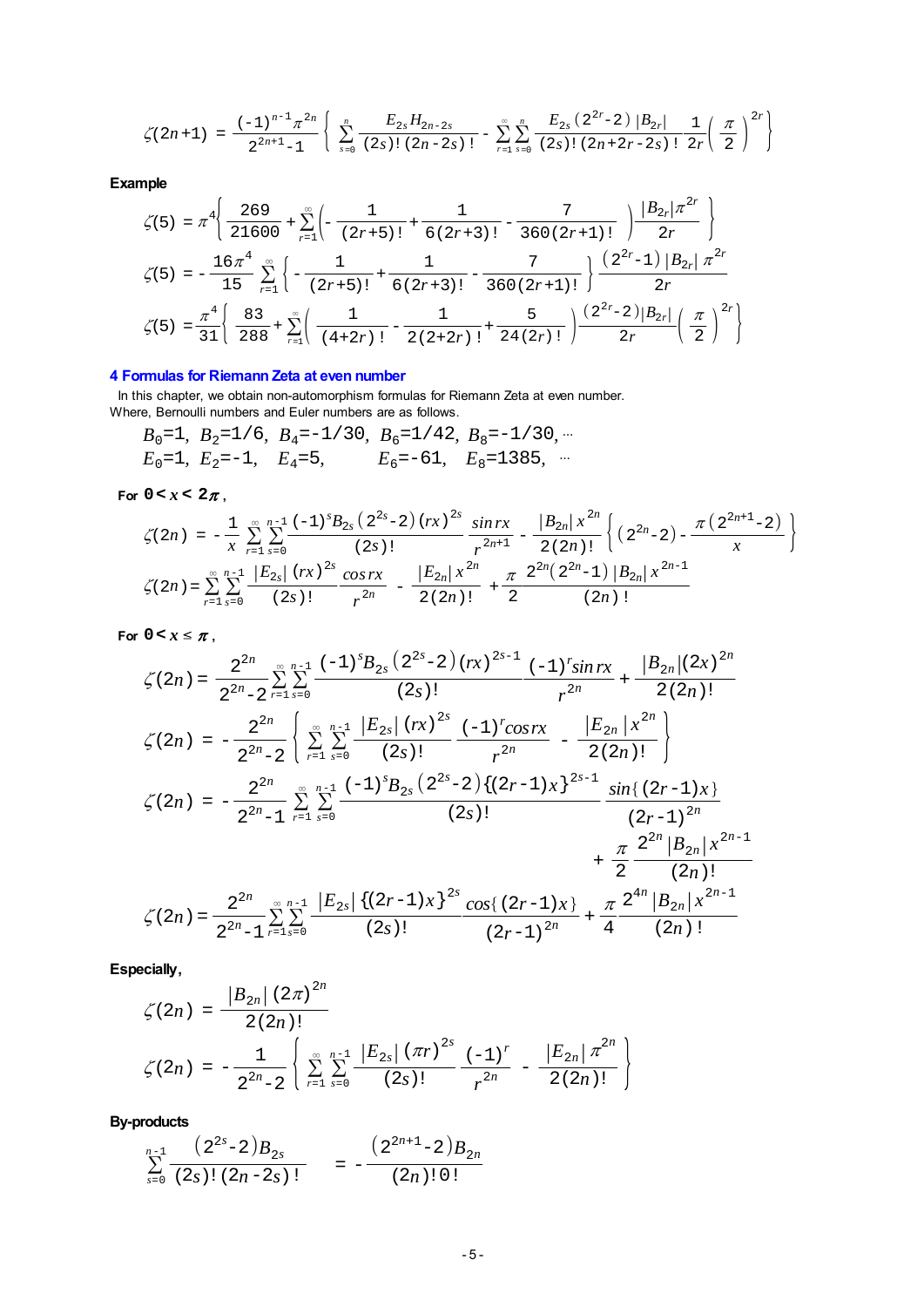$$
\sum_{s=0}^{n-1} \frac{E_{2s}}{(2s)!(2n-1-2s)!} = \frac{2^{2n}(2^{2n}-1)B_{2n}}{(2n)!}
$$

# **5 Formulas for Riemann Zeta at complex number**

In this chapter, we obtain the formulas for Riemann Zeta at a complex number by processing "2 Formulas for Riemann Zeta at natural number "

Where, Bernoulli numbers are as follows.

 $B_0$ =1,  $B_2$ =1/6,  $B_4$ =-1/30,  $B_6$ =1/42,  $B_8$ =-1/30,  $\cdots$ And gamma function and incomplete gamma function are

$$
\Gamma(p) = \int_0^\infty t^{p-1} e^{-t} dt \qquad , \qquad \Gamma(p, x) = \int_x^\infty t^{p-1} e^{-t} dt
$$

And *p* is a complex number such that  $p \neq 1, 0, -1, -2, \dots$ .

 **For**  $x = u + vi$   $s.t.$   $0 < |x| \leq 2\pi$ ,  $u \geq 0$ ,

$$
\begin{split} \zeta(p) \; &= \; \frac{x^{p-1}}{\Gamma(p)} \left( \; \frac{1}{p-1} - \frac{x}{2p} \; \right) + \sum_{r=1}^{\infty} \frac{\Gamma(p, x r)}{\Gamma(p) \, r^p} - \sum_{r=1}^{\infty} \left( \frac{-p}{2r-1} \right) \frac{B_{2r} x^{p-1+2r}}{2r \Gamma(p+2r)} \\ \zeta(p) \; &= \frac{x^{p-1}}{\Gamma(p)} \left\{ \frac{1}{p-1} + \frac{(p-1)x}{2p} - \log x \right\} + \sum_{r=1}^{\infty} \frac{\Gamma(p-1, x r)}{\Gamma(p-1) \, r^p} - \sum_{r=1}^{\infty} \left( \frac{1-p}{2r} \right) \frac{B_{2r} x^{p-1+2r}}{2r \Gamma(p+2r)} \end{split}
$$

 **For**  $x = u + vi$  *s.t.*  $0 < |x| \le \pi$ ,  $u \ge 0$ ,

$$
\zeta(p) = \frac{2^{p-1}}{2^{p-1}-1} \left\{ \frac{x^p}{2\Gamma(p+1)} - \sum_{r=1}^{\infty} \frac{\Gamma(p,xr) (-1)^r}{\Gamma(p)} + \sum_{r=1}^{\infty} \left( \frac{-p}{2r-1} \right) \frac{(2^{2r}-1)B_{2r}x^{p-1+2r}}{2r\Gamma(p+2r)} \right\}
$$
  

$$
\zeta(p) = \frac{2^p}{2^p-1} \left\{ \frac{x^{p-1}}{2(p-1)\Gamma(p)} + \sum_{r=1}^{\infty} \frac{\Gamma(p,x(2r-1))}{\Gamma(p)(2r-1)^p} + \frac{1}{2} \sum_{r=1}^{\infty} \left( \frac{-p}{2r-1} \right) \frac{(2^{2r}-2)B_{2r}x^{p-1+2r}}{2r\Gamma(p+2r)} \right\}
$$
  

$$
\zeta(p) = \frac{2^p}{2^p-1} \left\{ \frac{x^{p-1}}{2\Gamma(p)} \left( \frac{1}{p-1} - \log \frac{x}{2} \right) + \sum_{r=1}^{\infty} \frac{\Gamma(p-1,x(2r-1))}{\Gamma(p-1)(2r-1)^p} + \frac{1}{2} \sum_{r=1}^{\infty} \left( \frac{1-p}{2r} \right) \frac{(2^{2r}-2)B_{2r}x^{p-1+2r}}{2r\Gamma(p+2r)} \right\}
$$

**Especially,**

$$
\zeta(p) = \frac{p+1}{2(p-1)\Gamma(p+1)} + \sum_{r=1}^{\infty} \frac{\Gamma(p,r)}{\Gamma(p)\,r^p} - \sum_{r=1}^{\infty} \binom{-p}{2r-1} \frac{B_{2r}}{2r\Gamma(p+2r)}
$$
  
\n
$$
\zeta(p) = \frac{p^2+1}{2(p-1)\Gamma(p+1)} + \sum_{r=1}^{\infty} \frac{\Gamma(p-1,r)}{\Gamma(p-1)\,r^p} - \sum_{r=1}^{\infty} \binom{1-p}{2r} \frac{B_{2r}}{2r\Gamma(p+2r)}
$$
  
\n
$$
\zeta(p) = \frac{2^{p-1}}{2^{p-1}-1} \left\{ \frac{1}{2\Gamma(p+1)} - \sum_{r=1}^{\infty} \frac{\Gamma(p,r)}{\Gamma(p)} \frac{(-1)^r}{r^p} + \sum_{r=1}^{\infty} \binom{-p}{2r-1} \frac{(2^{2r}-1)B_{2r}}{2r\Gamma(p+2r)} \right\}
$$
  
\n
$$
\zeta(p) = \frac{2^p}{2^p-1} \left\{ \frac{1}{2(p-1)\Gamma(p)} + \sum_{r=1}^{\infty} \frac{\Gamma(p,2r-1)}{\Gamma(p)(2r-1)^p} + \frac{1}{2} \sum_{r=1}^{\infty} \binom{-p}{2r-1} \frac{(2^{2r}-2)B_{2r}}{2r\Gamma(p+2r)} \right\}
$$
  
\n
$$
\zeta(p) = \frac{2^p}{2^p-1} \left\{ \frac{1}{2\Gamma(p)} \left( \frac{1}{p-1} + \log 2 \right) + \sum_{r=1}^{\infty} \frac{\Gamma(p-1,2r-1)}{\Gamma(p-1)(2r-1)^p} + \frac{1}{2} \sum_{r=1}^{\infty} \binom{1-p}{2r} \frac{(2^{2r}-2)B_{2r}}{2r\Gamma(p+2r)} \right\}
$$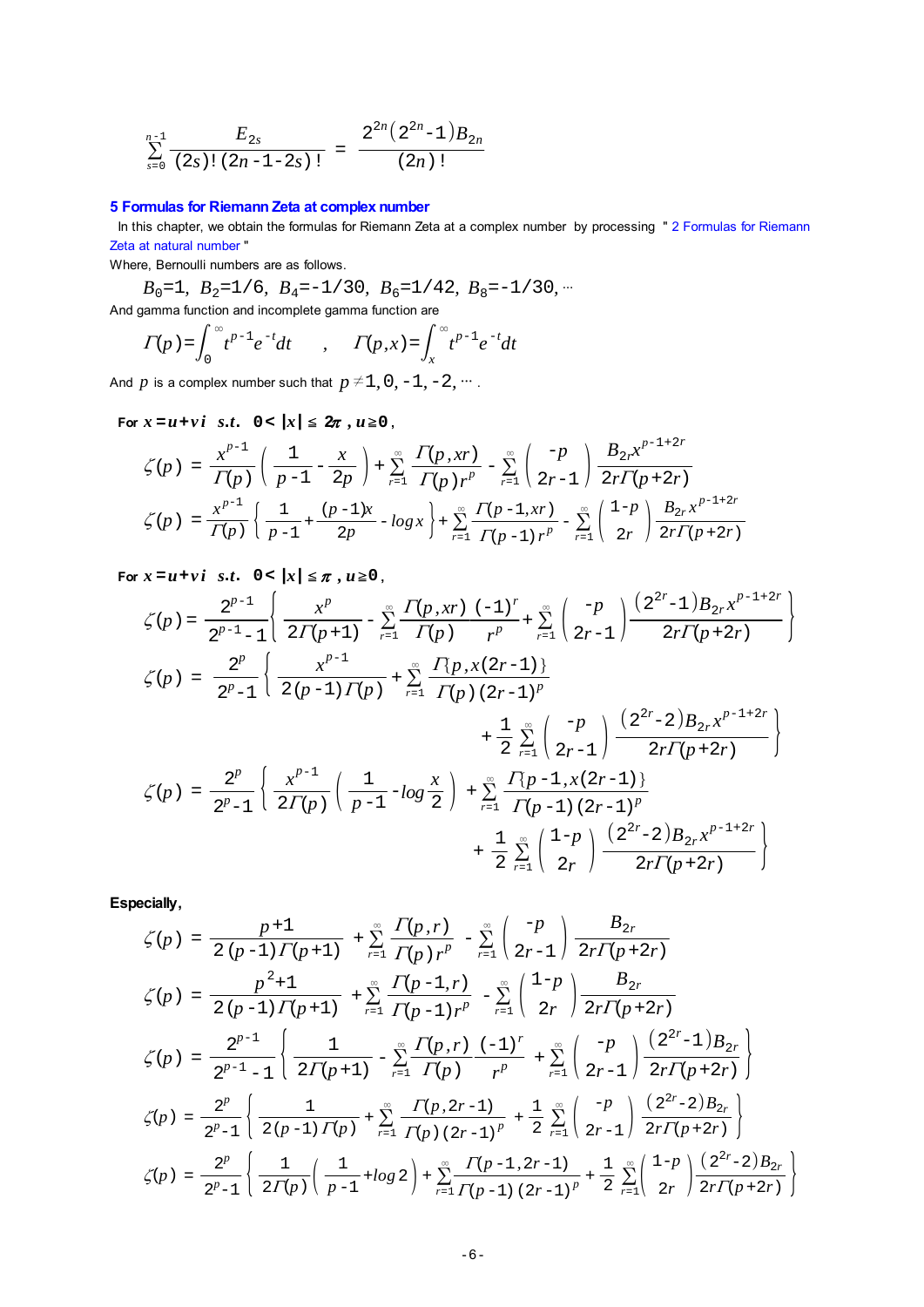$$
\zeta(p) \;=\; \frac{2^p}{2^p-1} \left\{ \,\frac{2^{p-2}}{(p-1)\,\varGamma(p)} \,+\, \sum_{r=1}^\infty \frac{\varGamma(p-1,\,4r-2)}{\varGamma(p-1)\,\left(2r-1\right)^p} \,+\, \frac{1}{2}\,\sum_{r=1}^\infty \left(\frac{1-p}{2r}\right)\frac{\left(\,2^{2r}-2\right)B_{2r}\,2^{p-1+2r}}{2r\varGamma(p+2r)}\,\right\}
$$

### **6 Global definition of Riemann Zeta, and generalization of related coefficients**

 From Euler to Riemann, the zeta function was defined with patches as the domain was expanded.  $\mathbf{r}$ 

$$
\zeta(p) = \begin{cases}\n\sum_{r=1}^{\infty} \frac{1}{r^p} & Re(p) > 1 \\
\frac{1}{1 - 2^{1 - p}} \sum_{r=1}^{\infty} \frac{(-1)^{r-1}}{r^p} & 0 \leq Re(p) \leq 1 \\
\frac{2\Gamma(1-p)}{(2\pi)^{1 - p}} sin\left(\frac{p\pi}{2}\right) \frac{1}{1 - 2^p} \sum_{r=1}^{\infty} \frac{(-1)^{r-1}}{r^{1 - p}} & Re(p) \leq 0 \\
p \neq 0 & p \neq 0\n\end{cases}
$$

This is inconvenient. so, we focus on the following sequence.

$$
_{n}B_{r} = \sum_{s=1}^{r} (-1)^{r-s} {r \choose s} s^{n}
$$
  $r=0, 1, 2, ..., n$ 

Using this sequence, we can define the Zeta function on the whole complex plane as follows.

## **Definition 6.2.1**

We difine the Riemann Zeta Function on the complex plane as follows.

$$
\zeta(p) = \frac{1}{1-2^{1-p}} \sum_{r=1}^{\infty} \frac{1}{2^{r+1}} \sum_{s=1}^{r} (-1)^{s-1} {r \choose s} s^{-p} \qquad p \neq 1
$$

Furthermore, by using this sequence, the following various coefficients can be generalized.

#### **Generalized Stirling Number of the 2nd kind**

$$
S_2(p,r) = \frac{1}{r!} \sum_{s=1}^{\infty} (-1)^{s-1} {r \choose s} s^p \qquad r=1, 2, 3, \cdots
$$

#### **Generalized Tangent Number**

$$
T_p = \begin{cases} 0 & p = 0\\ \sum_{r=1}^{\infty} 2^{p-r} \sum_{s=1}^{r} (-1)^{s-1} {r \choose s} s^p & p \neq 0 \end{cases}
$$

**Generalized Bernoulli Number**

$$
B_p = \begin{cases} -\frac{1}{2} & p = 1\\ \frac{p}{2^p - 1} \sum_{r=1}^{\infty} \frac{1}{2^{r+1}} \sum_{s=1}^r (-1)^{s-1} {r \choose s} s^{p-1} & p \neq 1 \end{cases}
$$

### **7 Completed Riemann Zeta**

 In **7.1**, we consider even function and odd function for complex function. Generally, we obtain the same results as for real-valued functions, but the results unique to complex-valued functions are as follows.

### **Theorem 7.1.3**

Let  $f(z)$  be a complex function in the domain  $D$ .

**(1)** If  $f(z)$  is an even function, both the real part and the imaginary part are even functions.

**(2)** If  $f(z)$  is an odd function, both the real part and the imaginary part are odd functions.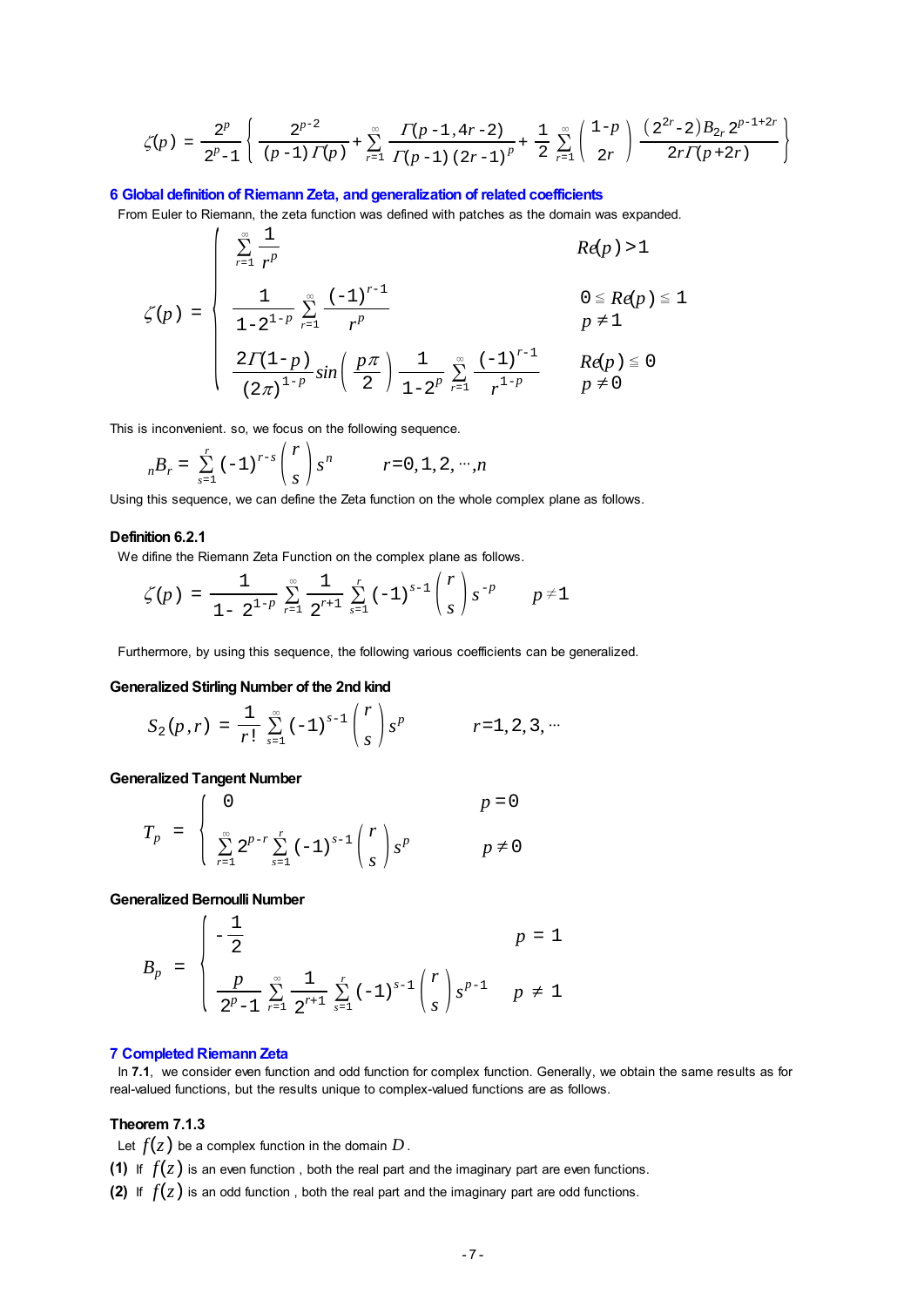## **Theorem 7.1.4**

Let  $f(z)$  be a complex function in the domain  $D$ . Then,

if  $f(z)$  is an even function or an odd function,  $|f(z)|^2$  is an even function.

In 7.2, we study complex conjugate properties. Especially when the function  $f(z)$  is an even function or an odd function with complex conjugate properties, two important theorems are obtained.

### **Theorem 7.2.3**

When  $f(x, y) = u(x, y) + iv(x, y)$  is a function with the complex conjugate property in the domain *D*,

**(1)** if  $f(x, y)$  is an even function,

 $u(x, y) = u(x, -y) = u(-x, y) = u(-x, -y)$  $v(x, y) = -v(x, -y) = -v(-x, y) = v(-x, -y)$ 

**(2)** if  $f(x, y)$  is an odd function,

 $u(x, y) = u(x, -y) = -u(-x, y) = -u(-x, -y)$  $v(x, y) = -v(x, -y) = v(-x, y) = -v(-x, -y)$ 

### **Corollary 7.2.3**

Let  $f(x, y) = u(x, y) + iv(x, y)$  be a function with the complex conjugate property in the domain *D*.

Then, the followings hold for any real number  $x, y \in D$ .

- **(1)** When  $f(x, y)$  is an even function ,  $y(x, 0) = 0$  ,  $y(0, y) = 0$ .
- **(2)** When  $f(x, y)$  is an odd function ,  $u(0, y) = 0$  ,  $v(x, 0) = 0$ .

#### **Theorem 7.2.4**

When  $f(z)$  is a function with the complex conjugate property in the domain  $D$  and has a zero  $z_1 = x_1 + iy_1$   $(x_1 \neq 0)$ , **(1)** if  $f(z)$  is an even function,  $-x_1 - iy_1$ ,  $x_1 - iy_1$ ,  $-x_1 + iy_1$  are also zeros of  $f(z)$ . **(2)** if  $f(z)$  is an odd function,  $-x_1-iy_1$ ,  $x_1-iy_1$ ,  $-x_1+iy_1$  are also zeros of  $f(z)$ .

In **7.3**, symmetric functional equations are derived from functional equations.

## **Formula 7.3.1 (Riemann)**

$$
\pi^{-\frac{z}{2}}\Gamma\left(\frac{z}{2}\right)\zeta(z) = \pi^{-\frac{1-z}{2}}\Gamma\left(\frac{1-z}{2}\right)\zeta(1-z) \qquad z \neq 0,1
$$
  

$$
\pi^{-\frac{1}{2}\left(\frac{1}{2}+z\right)}\Gamma\left\{\frac{1}{2}\left(\frac{1}{2}+z\right)\right\}\zeta\left(\frac{1}{2}+z\right) = \pi^{-\frac{1}{2}\left(\frac{1}{2}-z\right)}\Gamma\left\{\frac{1}{2}\left(\frac{1}{2}-z\right)\right\}\zeta\left(\frac{1}{2}-z\right)
$$
  
Where,  $z \neq \pm 1/2$ 

In 7.4, we define the completed Riemann zeta functions  $\zeta(z)$ ,  $\Xi(z)$  as follows, respectively. These are a little different from Landau's definition.

$$
\xi(z) = -z(1-z)\pi^{-\frac{z}{2}}\Gamma\left(\frac{z}{2}\right)\zeta(z)
$$
  

$$
\mathcal{E}(z) = -\left(\frac{1}{2}+z\right)\left(\frac{1}{2}-z\right)\pi^{-\frac{1}{2}\left(\frac{1}{2}+z\right)}\Gamma\left\{\frac{1}{2}\left(\frac{1}{2}+z\right)\right\}\zeta\left(\frac{1}{2}+z\right)
$$

Then, the following equations hold from Formula 7.3.1.

$$
\xi(z) = \xi(1-z)
$$

$$
\Xi(z) = \Xi(-z)
$$

From the latter, we can see that  $E(z)$  is an even function. Therefore, Thoerem 7.2.3 (1) and Corollary 7.2.3 hold for the real part  $u(x, y)$  and the imaginary part  $v(x, y)$  of  $E(z)$  as they are. And from Theorem 7.2.4, the following very important theorem is obtained.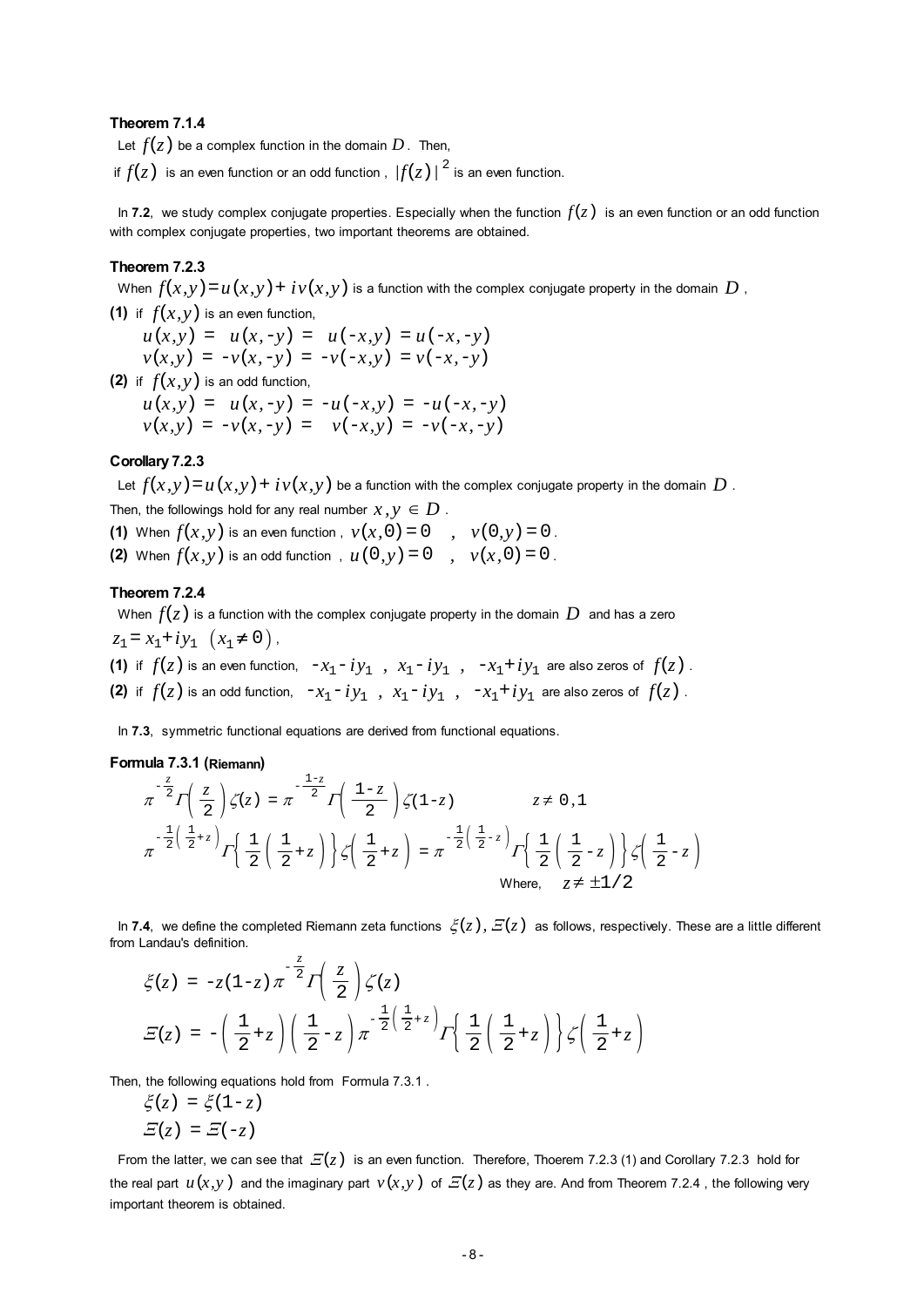## **Theorem 7.4.1**

If Riemann zeta function  $\zeta(z)$  has a non-trivial zero whose real part is not  $1/2$ , the one set consists of the following four.

 $1/2 + \alpha_1 \pm i\beta_1$ ,  $1/2 - \alpha_1 \pm i\beta_1$  (  $0 < \alpha_1 < 1/2$  )

#### **08 Factorization of Completed Riemann Zeta**

In **8.1**, the following Hadamard product is shown.

## **Formula 8.1.1 ( Hadamard product of**  $\zeta(z)$  **)**

Let completed zeta function be as follows.

$$
\xi(z) = -z(1-z)\pi^{-\frac{z}{2}}\Gamma\left(\frac{z}{2}\right)\zeta(z)
$$

When non-trivial zeros of  $\zeta(z)$  are  $z_k = x_k \pm iy_k$   $k=1, 2, 3, \dots$  and  $\gamma$  is Euler-Mascheroni constant,

 $\xi(z)$  is expressed by the Hadamard product as follows.

$$
\xi(z) = e^{\left(\log 2 + \frac{\log \pi}{2} - 1 - \frac{\gamma}{2}\right)z} \prod_{k=1}^{\infty} \left(1 - \frac{z}{z_k}\right) e^{\frac{z}{z_k}}
$$
  

$$
\xi(z) = e^{\left(\log 2 + \frac{\log \pi}{2} - 1 - \frac{\gamma}{2}\right)z} \prod_{n=1}^{\infty} \left(1 - \frac{2x_n z}{x_n^2 + y_n^2} + \frac{z^2}{x_n^2 + y_n^2}\right) e^{\frac{2x_n z}{x_n^2 + y_n^2}}
$$

And, the following special values are obtained.

$$
\prod_{n=1}^{\infty} \left( 1 - \frac{2x_n - 1}{x_n^2 + y_n^2} \right) e^{-\frac{2x_n}{x_n^2 + y_n^2}} = e^{-1 + \frac{\gamma}{2} - \log 2 - \frac{\log \pi}{2}} = 1.02336448\dots
$$

$$
\prod_{n=1}^{\infty} \left\{ 1 - \frac{1}{\left(x_n + iy_n\right)^2} \right\} \left\{ 1 - \frac{1}{\left(x_n - iy_n\right)^2} \right\} = \frac{\pi}{3}
$$

 In **8.2**, we consider how the formulas in the previous section are expressed when non-trivial zeros whose real part is 1/2 and non-trivial zeros whose real part is not 1/2 are mixed. Then, we obtain the following theorems.

#### **Theorem 8.2.2**

Let  $\gamma$  be Euler-Mascheroni constant, non-trivial zeros of Riemann zeta function are  $x_n + iy_n$   $n=1, 2, 3, ...$ . Among them, zeros whose real part is 1/2 are  $1/2 \pm iy_r$ ,  $r=1, 2, 3, \dots$  and zeros whose real parts is not 1/2 are  $1/2 \pm \alpha_s \pm i\beta_s$  (  $0 < \alpha_s < 1/2$  )  $s = 1, 2, 3, \dots$  Then the following expressions hold. 2*x* 1 \  $\mathcal{L}$ 

$$
\prod_{n=1}^{\infty} \left( 1 - \frac{2x_n - 1}{x_n^2 + y_n^2} \right) = 1
$$
\n
$$
\sum_{n=1}^{\infty} \frac{2x_n}{x_n^2 + y_n^2} = \sum_{r=1}^{\infty} \frac{1}{1/4 + y_r^2} + \sum_{s=1}^{\infty} \left\{ \frac{1 + 2\alpha_s}{(1/2 + \alpha_s)^2 + \beta_s^2} + \frac{1 - 2\alpha_s}{(1/2 - \alpha_s)^2 + \beta_s^2} \right\}
$$
\n
$$
\sum_{n=1}^{\infty} \frac{2x_n}{x_n^2 + y_n^2} = 1 + \frac{\gamma}{2} - \log 2 - \frac{\log \pi}{2} = 0.0230957...
$$

### **Formula 8.2.3 ( Special values )**

When non-trivial zeros of Riemann zeta function are  $x_k \pm iy_k$   $k=1, 2, 3, \dots$ , the following expressions hold.

$$
\prod_{n=1}^{\infty} \left( 1 - \frac{1}{x_n + iy_n} \right) \left( 1 - \frac{1}{x_n - iy_n} \right) = 1
$$
  

$$
\prod_{n=1}^{\infty} \left( 1 + \frac{1}{x_n + iy_n} \right) \left( 1 + \frac{1}{x_n - iy_n} \right) = \frac{\pi}{3}
$$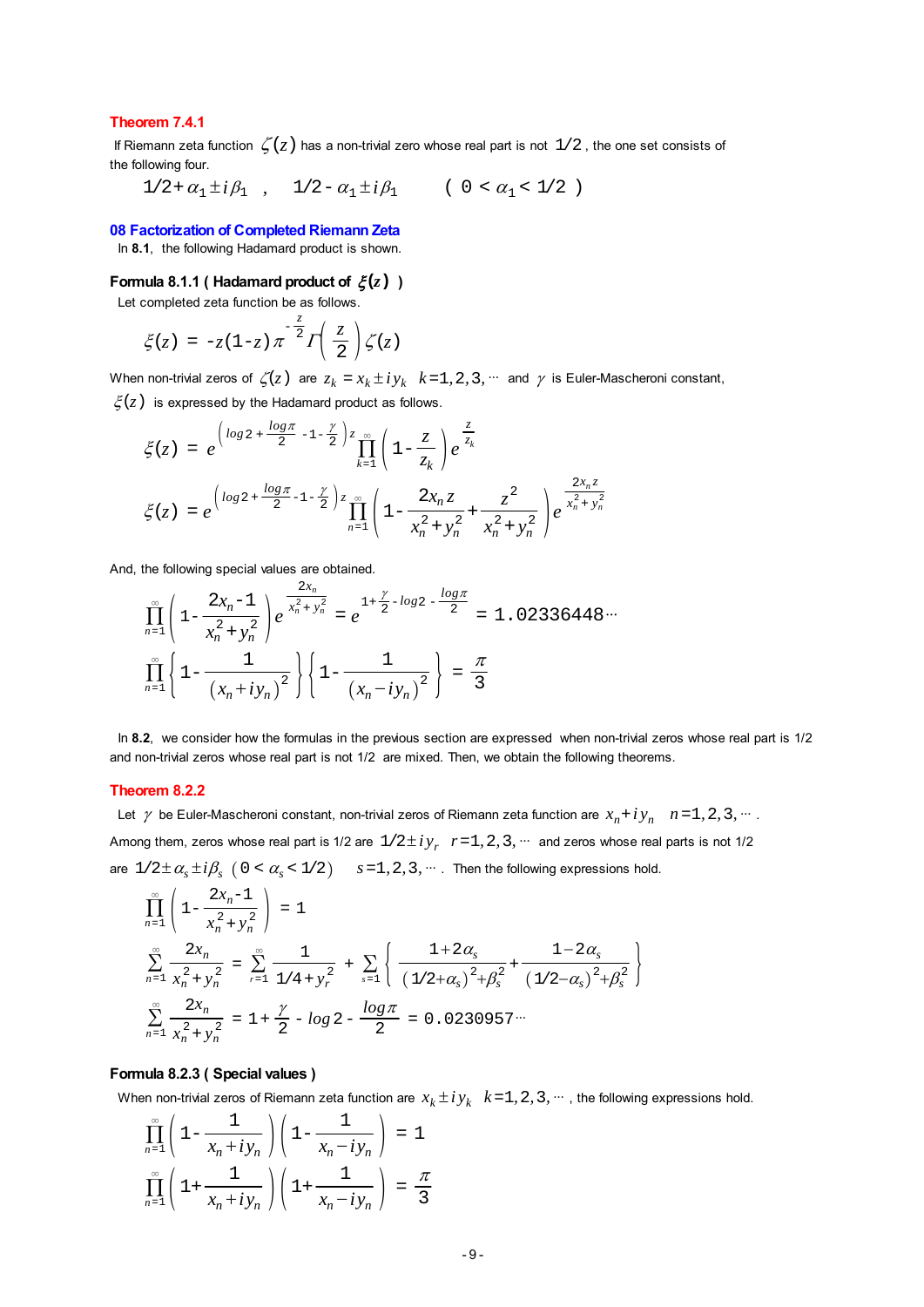## **Theorem 8.2.4**

Let non-trivial zeros of Riemann zeta function are  $x_n + iy_n$   $n = 1, 2, 3, ...$  and  $\gamma$  be Euler-Mascheroni constant. If the following expression holds, non-trivial zeros whose real parts is not  $1/2$  do not exist.

$$
\sum_{r=1}^{\infty} \frac{1}{1/4 + y_r^2} = 1 + \frac{\gamma}{2} - \log 2 - \frac{\log \pi}{2} = 0.0230957 \cdots
$$

Incidentally, when this was calculated using 200000  $y_r$ , both sides coincided with the decimal point 4 digits.

In 8.3, we show that  $\xi(z)$  is factored completely.

## **Theorem 8.3.1 ( Factorization of**  $\xi(z)$  **)**

Let Riemann zeta function be  $\zeta(z)$ , the non-trivial zeros are  $z_n = x_n \pm iy_n$   $n = 1, 2, 3, \dots$  and completed zeta function be as follows.

$$
\xi(z) = -z(1-z)\pi^{-\frac{z}{2}} \Gamma\left(\frac{z}{2}\right) \zeta(z)
$$

Then,  $\xi(z)$  is factorized as follows.

$$
\xi(z) = \prod_{n=1}^{\infty} \left( 1 - \frac{2x_n z}{x_n^2 + y_n^2} + \frac{z^2}{x_n^2 + y_n^2} \right)
$$

In 8.4, we first derive the factorization of  $E(z)$ .

#### **Theorem 8.4.1 ( Factorization of**  $E(z)$  **)**

Let Riemann zeta function be  $\zeta(z)$ , the non-trivial zeros are  $z_n = x_n \pm iy_n$   $n = 1, 2, 3, \dots$  and completed zeta function be as follows.

$$
\mathcal{Z}(z) = -\left(\frac{1}{2}+z\right)\left(\frac{1}{2}-z\right)\pi^{-\frac{1}{2}\left(\frac{1}{2}+z\right)}\Gamma\left\{\frac{1}{2}\left(\frac{1}{2}+z\right)\right\}\zeta\left(\frac{1}{2}+z\right)
$$

Then,  $E(z)$  is factorized as follows.

$$
\mathcal{E}(z) = \mathcal{E}(0) \prod_{n=1}^{\infty} \left\{ 1 - \frac{2(x_n - 1/2)z}{(x_n - 1/2)^2 + y_n^2} + \frac{z^2}{(x_n - 1/2)^2 + y_n^2} \right\}
$$
  
Where, 
$$
\mathcal{E}(0) = \prod_{n=1}^{\infty} \frac{(x_n - 1/2)^2 + y_n^2}{x_n^2 + y_n^2} = -\frac{1}{4\pi^{1/4}} \Gamma\left(\frac{1}{4}\right) \zeta\left(\frac{1}{2}\right) = 0.99424155...
$$

And, using this theorem and Theorem 7.4.1 in the previous section, we obtaine the following theorem.

#### **Theorem 8.4.4**

When Riemann zeta function is  $\zeta(z)$  and the non-trivial zeros sre  $z_n = x_n \pm iy_n$   $n = 1, 2, 3, ...$ If the following expression holds, non-trivial zeros whose real parts is not  $1/2$  do not exist.

$$
\prod_{r=1}^{\infty} \frac{y_r^2}{1/4 + y_r^2} = -\frac{1}{4\pi^{1/4}} \Gamma\left(\frac{1}{4}\right) \zeta\left(\frac{1}{2}\right) = 0.99424155\cdots
$$

Incidentally, when this was calculated using 100000  $y_r$ , both sides coincided with the decimal point 5 digits.

#### **09 Maclaurin Series of Completed Riemann Zeta**

In **9.1**, completed Riemann zeta  $\xi(z)$  is expanded in Maclaurin series.

**Theorem 9.1.3** ( Maclaurin series of  $\xi(z)$  )

Let completed Riemann zeta be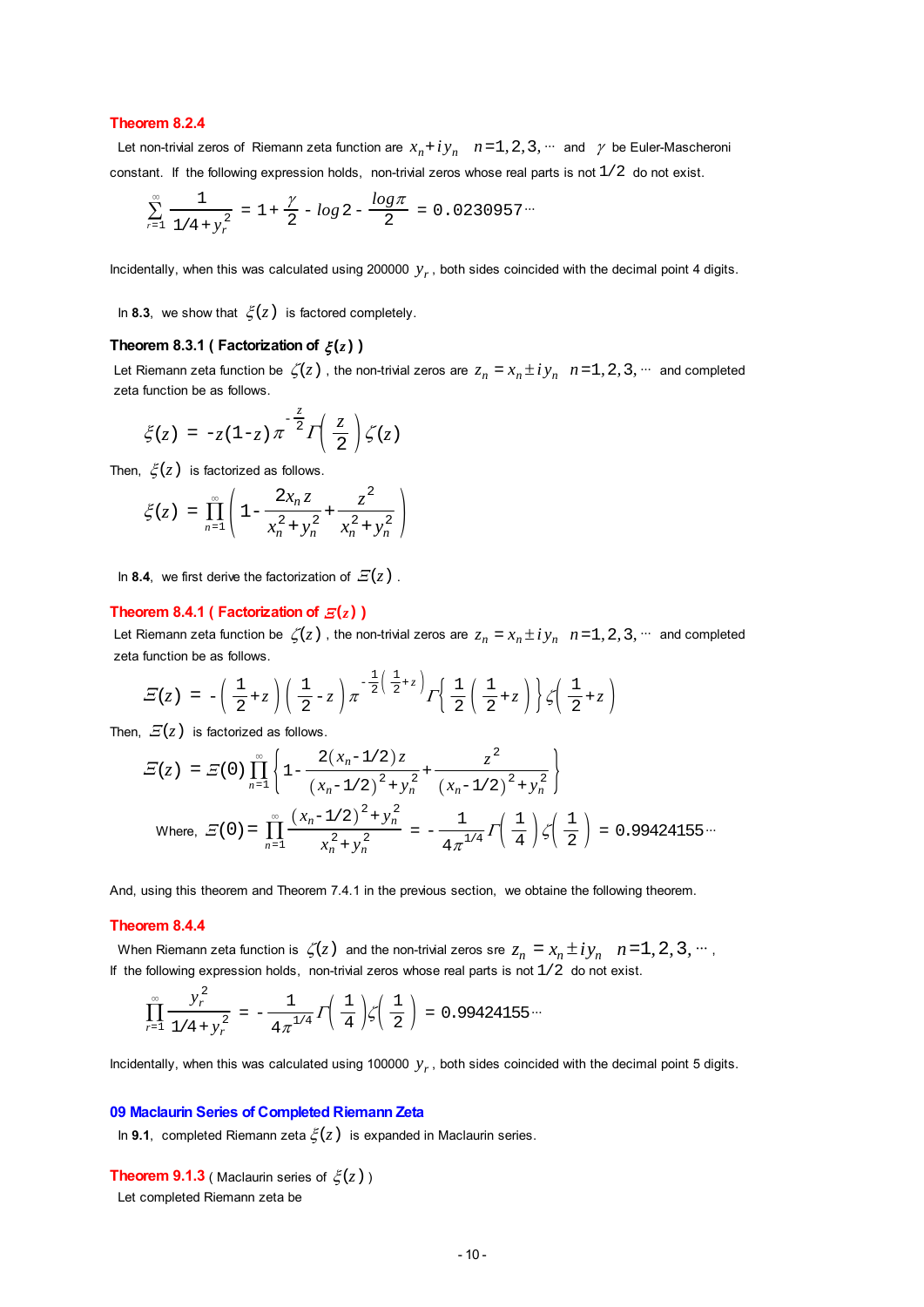$$
\xi(z) = -z(1-z)\pi^{-\frac{z}{2}}\Gamma\left(\frac{z}{2}\right)\zeta(z)
$$

Then, the following expression holds on the whole complex plane.

$$
\xi(z) = \sum_{r=0}^{\infty} \sum_{s=0}^{r} \sum_{t=0}^{s} \frac{\log^{r-s} \pi}{2^{r-s} (r-s) t} \frac{(-1)^{s-t} g_{s-t}(3/2)}{2^{s-t} (s-t) t} c_t z^r
$$

Where,  $\psi_n(z)$  is the polygamma function,  $B_{n,k}(f_1, f_2, ...)$  is Bell polynomials,  $\gamma_r$  is Stieltjes constant,

$$
g_r\left(\frac{3}{2}\right) = \begin{cases} 1 & r = 0 \\ \sum_{k=1}^r B_{r,k}\left(\psi_0\left(\frac{3}{2}\right), \psi_1\left(\frac{3}{2}\right), \dots, \psi_{r-1}\left(\frac{3}{2}\right)\right) & r = 1, 2, 3, \dots \end{cases}
$$
  

$$
c_r = \begin{cases} 1 & r = 0 \\ -\frac{\gamma_{r-1}}{(r-1)!} & r = 1, 2, 3, \dots \end{cases}
$$

The first few are as folows.

$$
\xi(z) = 1 + \left(\frac{\log^{1} \pi}{2^{1} 1!} - \frac{g_{1}(3/2)}{2^{1} 1!} - \frac{\gamma_{0}}{0!}\right)z^{1} + \left(\frac{\log^{2} \pi}{2^{2} 2!} + \frac{g_{2}(3/2)}{2^{2} 2!} - \frac{\gamma_{1}}{1!} - \frac{\log^{1} \pi}{2^{1} 1!} \frac{g_{1}(3/2)}{2^{1} 1!} + \frac{g_{1}(3/2)}{2^{1} 1!} \frac{\gamma_{0}}{0!} - \frac{\log^{1} \pi}{2^{1} 1!} \frac{\gamma_{0}}{0!}\right)z^{2} + \left(\frac{\log^{3} \pi}{2^{3} 3!} - \frac{g_{3}(3/2)}{2^{3} 1!} - \frac{\gamma_{2}}{2!} - \frac{\log^{2} \pi}{2^{2} 1!} \frac{g_{1}(3/2)}{2^{1} 1!} - \frac{\log^{2} \pi}{2^{2} 2!} \frac{\gamma_{0}}{0!} - \frac{g_{2}(3/2)}{2^{2} 1!} \frac{\gamma_{0}}{0!} + \frac{\log^{1} \pi}{2^{1} 1!} \frac{g_{2}(3/2)}{2^{2} 2!} - \frac{\log^{1} \pi}{2^{1} 1!} \frac{\gamma_{1}}{1!} + \frac{g_{1}(3/2)}{2^{1} 1!} \frac{\gamma_{1}}{1!} + \frac{\log^{1} \pi}{2^{1} 1!} \frac{g_{1}(3/2)}{2^{1} 1!} \frac{\gamma_{1}}{2^{1} 1!} + \frac{\log^{1} \pi}{2^{1} 1!} \frac{g_{1}(3/2)}{2^{1} 1!} \frac{\gamma_{0}}{2^{1} 1!} + \frac{\log^{1} \pi}{2^{1} 1!} \frac{g_{1}(3/2)}{2^{1} 1!} \frac{\gamma_{0}}{2^{1} 1!} + \frac{\log^{1} \pi}{2^{1} 1!} \frac{g_{1}(3/2)}{2^{1} 1!} \frac{\gamma_{0}}{2^{1} 1!} \frac{z^{3}}{2^{1} 1!} + \frac{\log^{1} \pi}{2^{1} 1!} \frac{g_{1}(3/2)}{2^{1} 1!} \
$$

= 1. - 0.0230957 z + 0.0233439  $z^2$  - 0.000497984  $z^3$  + 0.000253182  $z^4$  $-5.05025 \times 10^{-6} z^{5} + 1.72099 \times 10^{-6} z^{6} - 3.23784 \times 10^{-8} z^{7} + 8.31597 \times 10^{-9} z^{8}$ H.

In **9.2**, completed Riemann zeta  $E(z)$  is expanded in Maclaurin series.

**Theorem 9.2.3** ( Maclaurin Series of  $E(z)$  )

Let completed Riemann zeta be

$$
\mathcal{E}(z) = -\left(\frac{1}{2} + z\right) \left(\frac{1}{2} - z\right) \pi^{-\frac{1}{2}\left(\frac{1}{2} + z\right)} \Gamma\left(\frac{1}{2}\left(\frac{1}{2} + z\right)\right) \zeta\left(\frac{1}{2} + z\right)
$$

Then, the following expression holds on the whole complex plane.

$$
E(z) = E(0) \sum_{r=0}^{\infty} \sum_{s=0}^{r} \sum_{t=0}^{s} (-1)^{r-s} \frac{\log^{r-s} \pi}{2^{r-s} (r-s)!} \frac{g_{s-t}(5/4)}{2^{s-t} (s-t)!} c_t z^r
$$

$$
E(0) = -\frac{1}{4\pi^{1/4}} \Gamma\left(\frac{1}{4}\right) \zeta\left(\frac{1}{2}\right) = 0.9942415563\cdots
$$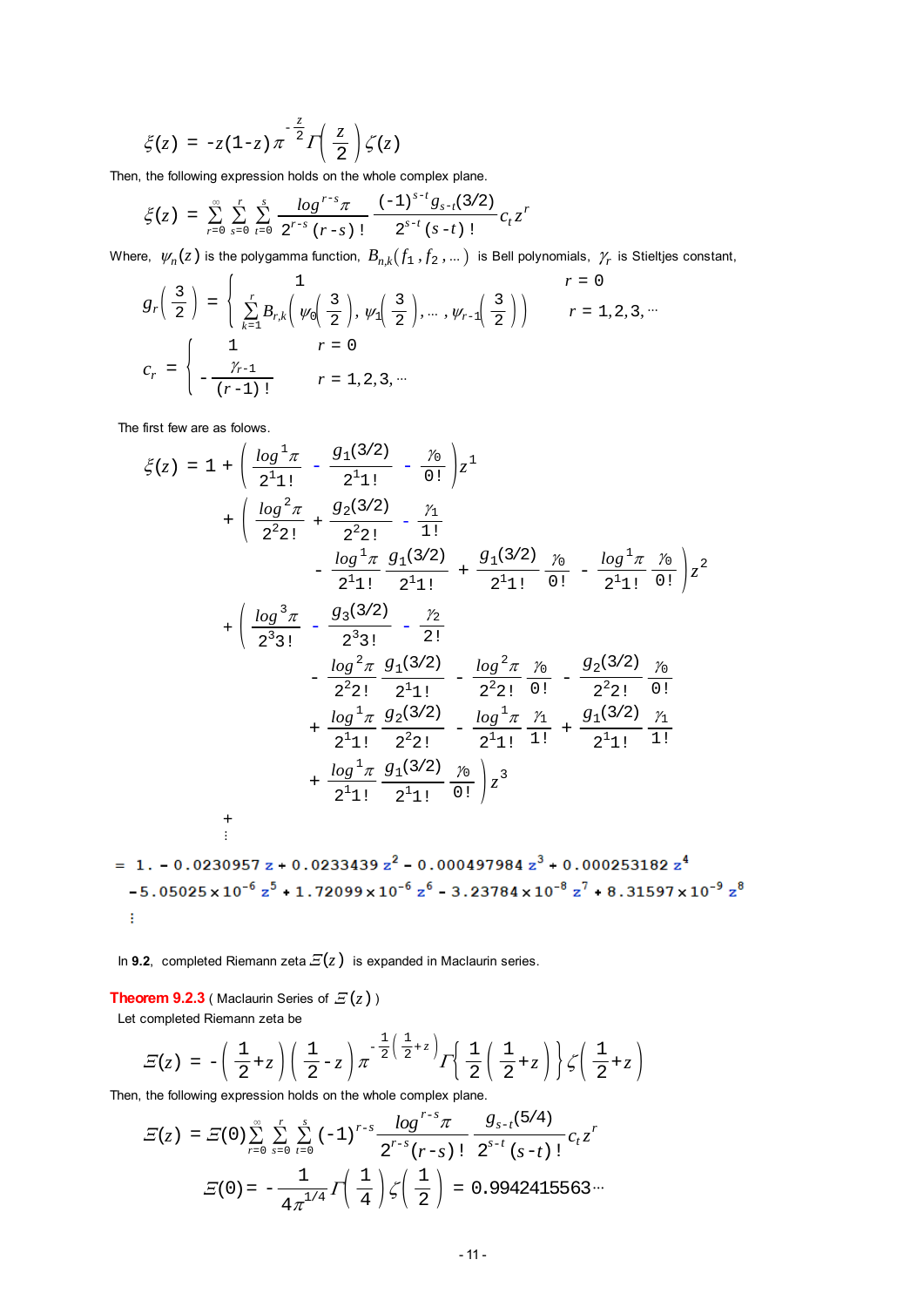Where,  $\psi_n(z)$  is the polygamma function,  $B_{n,k}(f_1, f_2, ...)$  is Bell polynomials,  $\gamma_r$  is Stieltjes constant,

$$
g_r\left(\frac{5}{4}\right) = \begin{cases} 1 & r = 0 \\ \sum_{k=1}^r B_{r,k} \left(\psi_0\left(\frac{5}{4}\right), \psi_1\left(\frac{5}{4}\right), \dots, \psi_{r-1}\left(\frac{5}{4}\right)\right) & r = 1, 2, 3, \dots \\ \frac{2}{\zeta(1/2)} \sum_{s=r}^{\infty} (-1)^r \frac{\gamma_{s-1}}{(s-1)!} \binom{s}{r} \left(\frac{1}{2}\right)^{s-r} & r = 1, 2, 3, \dots \end{cases}
$$

The first few are as folows.

$$
E(z) = E(0) \left\{ 1 + \left( -\frac{\log^{1} \pi}{2^{1} 1!} + \frac{g_{1}(5/4)}{2^{1} 1!} + c_{1} \right) z^{1} + \left( \frac{\log^{2} \pi}{2^{2} 2!} + \frac{g_{2}(5/4)}{2^{2} 2!} + c_{2} - \frac{\log^{1} \pi}{2^{1} 1!} \frac{g_{1}(5/4)}{2^{1} 1!} + \frac{g_{1}(5/4)}{2^{1} 1!} c_{1} - \frac{\log^{1} \pi}{2^{1} 1!} c_{1} \right) z^{2} + \left( -\frac{\log^{3} \pi}{2^{3} 3!} + \frac{g_{3}(5/4)}{2^{3} 3!} + c_{3} + \frac{\log^{2} \pi}{2^{2} 2!} \frac{g_{1}(5/4)}{2^{1} 1!} + \frac{\log^{2} \pi}{2^{2} 2!} c_{1} + \frac{g_{2}(5/4)}{2^{2} 2!} c_{1} - \frac{\log^{1} \pi}{2^{1} 1!} \frac{g_{2}(5/4)}{2^{2} 2!} - \frac{\log^{1} \pi}{2^{1} 1!} c_{2} + \frac{g_{1}(5/4)}{2^{1} 1!} c_{2} - \frac{\log^{1} \pi}{2^{1} 1!} \frac{g_{1}(5/4)}{2^{1} 1!} c_{1} \right\} z^{3} + \cdots \right\}
$$
  
= 0.994242 {1. + 4.44089 x 10<sup>-16</sup> z + 0.023105 z<sup>2</sup> + 1.38778 x 10<sup>-16</sup> z<sup>3</sup>

$$
+ 0.000248334 z4 + 2.08167 x 10-17 z5 + 1.67435 x 10-6 z6
$$
  
+ 7.37257 x 10<sup>-18</sup> z<sup>7</sup> + 8.0307 x 10<sup>-9</sup> z<sup>8</sup> + 1.0842 x 10<sup>-18</sup> z<sup>9</sup>  
+ 2.94014 x 10<sup>-11</sup> z<sup>10</sup>)

We can see that the coefficients of the odd degree are almost zero.

# **10 Vieta's Formulas on Completed Riemann Zeta**

In 10.1, the relations between the zeros of completed Riemann zeta  $\xi(z)$  and the coefficients of the Maclaurin series are shown by the two theorems.

## **Theorem 10.1.1**

Let completed Riemann zeta  $\zeta(z)$  and the Maclaurin series are as follows.

$$
\xi(z) = -z(1-z)\pi^{-\frac{z}{2}}\Gamma\left(\frac{z}{2}\right)\zeta(z) = \sum_{r=0}^{\infty} A_r z^r
$$

Then, these coefficients  $A_r$   $r=0, 1, 2, 3, \cdots$  are given by

$$
A_r = \sum_{s=0}^r \sum_{t=0}^s \frac{\log^{r-s} \pi}{2^{r-s} (r-s)!} \frac{(-1)^{s-t} g_{s-t}(3/2)}{2^{s-t} (s-t)!} c_t
$$

Where,  $\psi_n(z)$  is the polygamma function,  $B_{n,k}(f_1, f_2, ...)$  is Bell polynomials,  $\gamma_r$  is Stieltjes constant,

$$
g_r\left(\frac{3}{2}\right) = \begin{cases} 1 & r = 0 \\ \sum_{k=1}^r B_{r,k}\left(\psi_0\left(\frac{3}{2}\right), \psi_1\left(\frac{3}{2}\right), \dots, \psi_{r-1}\left(\frac{3}{2}\right)\right) & r = 1, 2, 3, \dots \end{cases}
$$
  

$$
c_r = \begin{cases} 1 & r = 0 \\ -\frac{\gamma_{r-1}}{(r-1)!} & r = 1, 2, 3, \dots \end{cases}
$$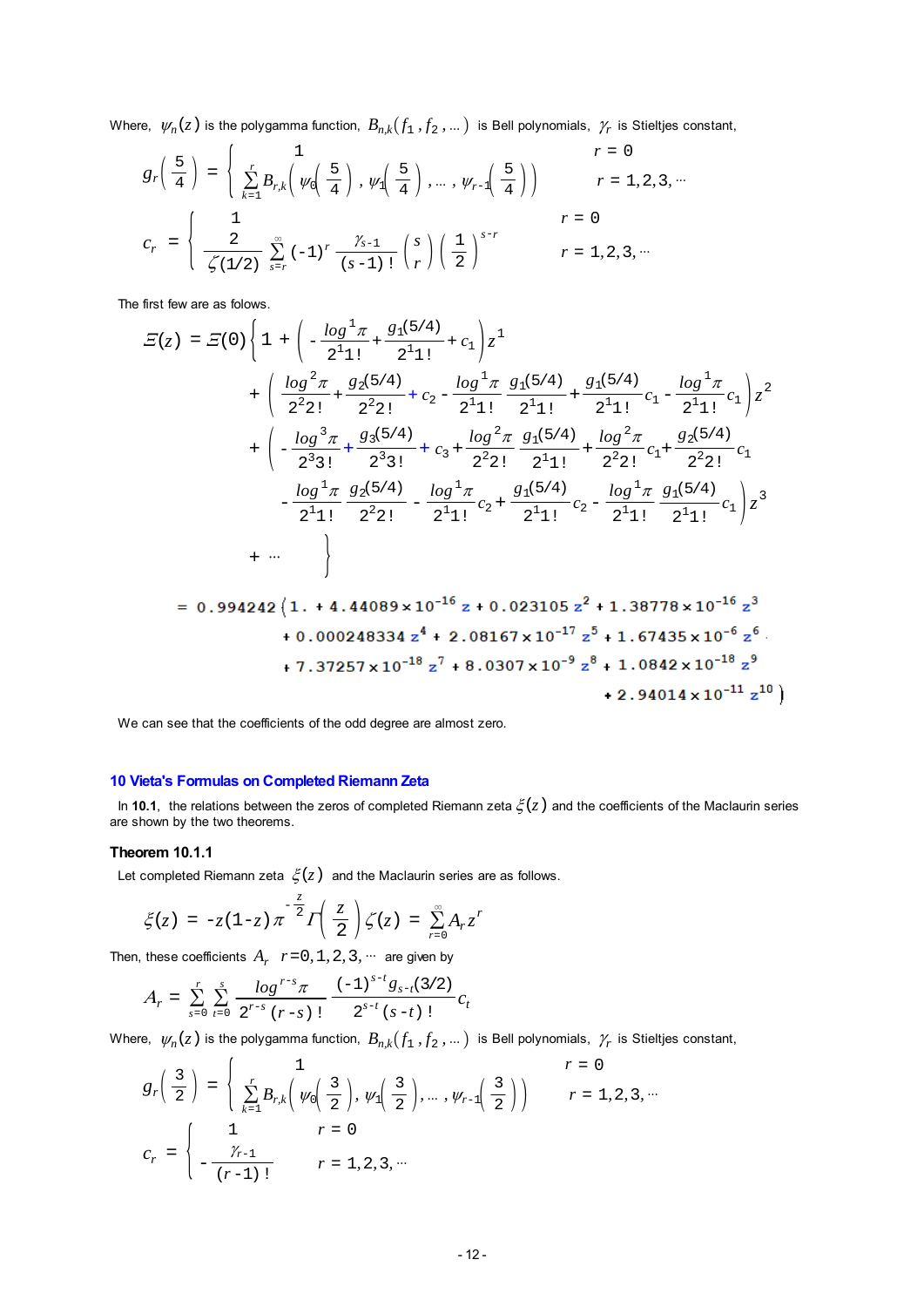# **Theorem 10.1.2**

Let completed Riemann zeta  $\xi(z)$  and the Maclaurin series are as follows.

$$
\xi(z) = -z(1-z)\pi^{-\frac{z}{2}}\Gamma\left(\frac{z}{2}\right)\zeta(z) = \sum_{r=0}^{\infty}B_r z^r
$$

Then,

**(1)** The following expressions hold for non-trivial zeros  $z_k = x_k \pm iy_k$ ,  $y_k \neq 0$   $k = 1, 2, 3, \dots$  of  $\zeta(z)$ .

$$
B_{1} = -\sum_{r_{1}=1}^{\infty} \frac{2x_{r_{1}}}{x_{r_{1}}^{2} + y_{r_{1}}^{2}}
$$
\n
$$
B_{2} = \sum_{r_{1}=1}^{\infty} \sum_{r_{2}=r_{1}+1}^{\infty} \frac{2^{2}x_{r_{1}x_{r_{2}}}}{(x_{r_{1}}^{2} + y_{r_{1}}^{2})(x_{r_{2}}^{2} + y_{r_{2}}^{2})} + \sum_{r_{1}=1}^{\infty} \frac{2^{0}}{x_{r_{1}}^{2} + y_{r_{1}}^{2}}
$$
\n
$$
B_{3} = -\sum_{r_{1}=1}^{\infty} \sum_{r_{2}=r_{1}+1}^{\infty} \sum_{r_{3}=r_{2}+1}^{\infty} \frac{2^{3}x_{r_{1}x_{r_{2}}x_{r_{3}}}}{(x_{r_{1}}^{2} + y_{r_{1}}^{2})(x_{r_{2}}^{2} + y_{r_{2}}^{2})(x_{r_{3}}^{2} + y_{r_{3}}^{2})} - \sum_{r_{1}=1}^{\infty} \sum_{r_{2}=r_{1}+1}^{\infty} \frac{2^{1}(x_{r_{1}} + x_{r_{2}})}{(x_{r_{1}}^{2} + y_{r_{1}}^{2})(x_{r_{2}}^{2} + y_{r_{2}}^{2})}
$$
\n
$$
B_{4} = \sum_{r_{1}=1}^{\infty} \sum_{r_{2}=r_{1}+1}^{\infty} \sum_{r_{3}=r_{2}+1}^{\infty} \sum_{r_{4}=r_{3}+1}^{\infty} \frac{2^{4}x_{r_{1}x_{r_{2}}x_{r_{3}}x_{r_{4}}}{(x_{r_{1}}^{2} + y_{r_{1}}^{2})(x_{r_{2}}^{2} + y_{r_{2}}^{2})(x_{r_{3}}^{2} + y_{r_{3}}^{2})(x_{r_{4}}^{2} + y_{r_{4}}^{2})}
$$
\n
$$
+ \sum_{r_{1}=1}^{\infty} \sum_{r_{2}=r_{1}+1}^{\infty} \sum_{r_{3}=r_{2}+1}^{\infty} \frac{2^{2}(x_{r_{1}x_{r_{2}}x_{r_{3}}x_{r_{4}}x_{r_{2}}x_{r_{3}})}{(x_{r_{2}}^{2} + y
$$

$$
B_{2n-1} = -\sum_{r_1=1}^{\infty} \sum_{r_2=r_1+1}^{\infty} \cdots \sum_{r_{2n-1}=r_{2n-2}+1}^{\infty} \frac{2^{2n-1} x_{r_1} x_{r_2} \cdots x_{r_{2n-1}}}{(x_{r_1}^2 + y_{r_1}^2)(x_{r_2}^2 + y_{r_2}^2) \cdots (x_{r_{2n-1}}^2 + y_{r_{2n-1}}^2)}
$$
\n
$$
- \sum_{r_1=1}^{\infty} \sum_{r_2=r_1+1}^{\infty} \cdots \sum_{r_{2n-2}=r_{2n-3}+1}^{\infty} \frac{2^{2n-3} (x_{r_1} x_{r_2} \cdots x_{r_{2n-3}} + x_{r_1} x_{r_2} \cdots x_{r_{2n-2}} + \cdots + x_{r_2} x_{r_3} \cdots x_{r_{2n-2}})}{(x_{r_1}^2 + y_{r_1}^2)(x_{r_2}^2 + y_{r_2}^2) \cdots (x_{r_{2n-2}}^2 + y_{r_{2n-2}}^2)}
$$
\n
$$
\vdots
$$
\n
$$
- \sum_{r_1=1}^{\infty} \sum_{r_2=r_1+1}^{\infty} \cdots \sum_{r_n=r_{n-1}+1}^{\infty} \frac{2^1 (x_{r_1} + x_{r_2} + \cdots + x_{r_n})}{(x_{r_1}^2 + y_{r_1}^2)(x_{r_2}^2 + y_{r_2}^2) \cdots (x_{r_n}^2 + y_{r_n}^2)}
$$
\n
$$
B_{2n} = \sum_{r_1=1}^{\infty} \sum_{r_2=r_1+1}^{\infty} \cdots \sum_{r_{2n}=r_{2n-1}+1}^{\infty} \frac{2^{2n-2} (x_{r_1} x_{r_2} \cdots x_{r_{2n}})}{(x_{r_1}^2 + y_{r_1}^2)(x_{r_2}^2 + y_{r_2}^2) \cdots (x_{r_{2n}+1}^2 y_{r_{2n}}^2)}
$$
\n
$$
+ \sum_{r_1=1}^{\infty} \sum_{r_2=r_1+1
$$

**(2)** When  $A_n$  is a coefficient in **Theorem 10.1.1**,  $B_n = A_n$   $n = 1, 2, 3, ...$ 

And, if Riemann Hypothesis is true, the following proposition equivalent to this must hold.

# **Proposition 10.1.3**

When  $z_k = 1/2 \pm i y_k$ ,  $y_k \neq 0$  (  $k = 1, 2, 3, \dots$  ) are the non-trivial zeros of Riemann zeta  $\zeta(z)$  and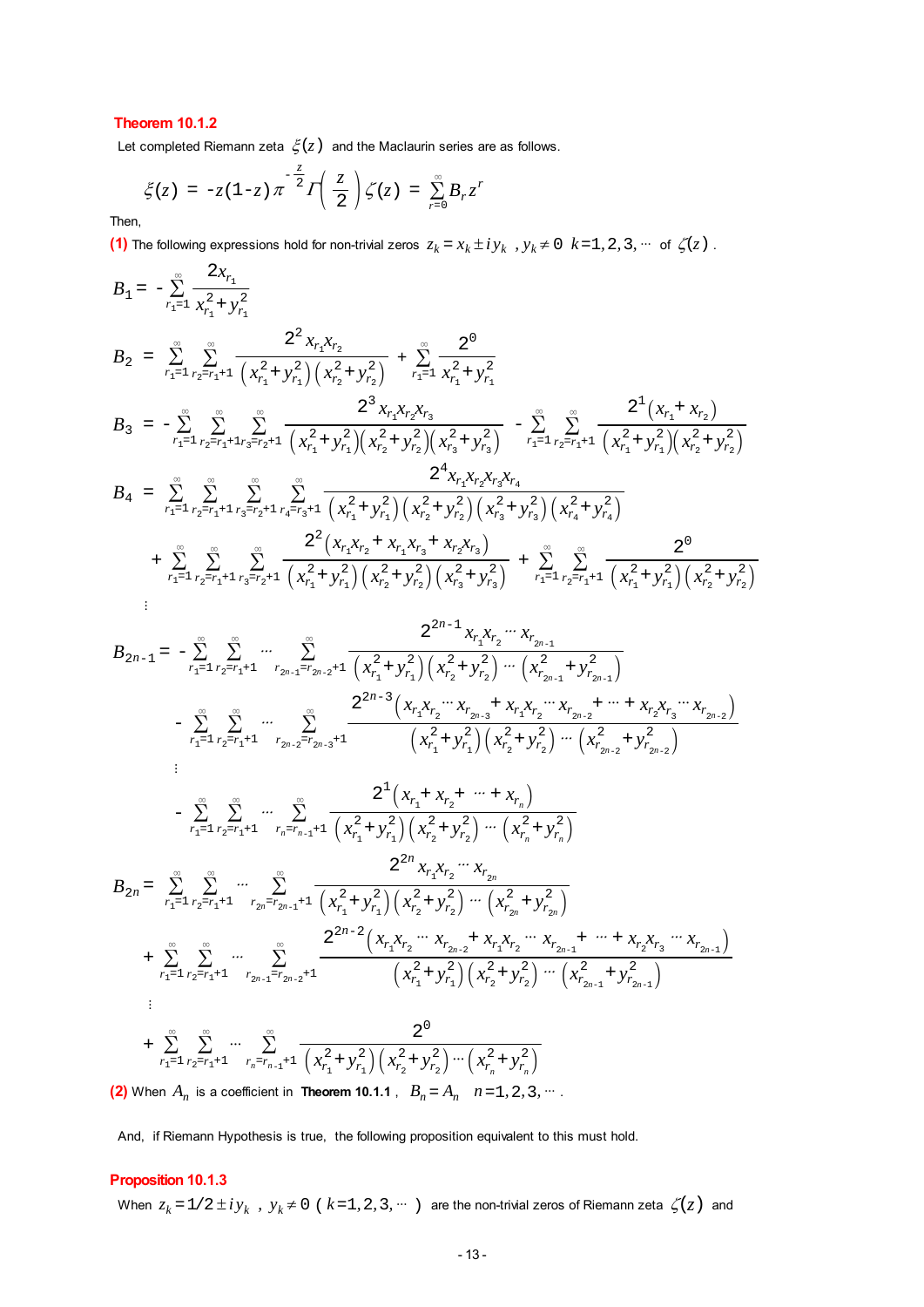$A_r$   $r=1, 2, 3, \cdots$  are constants given by Theorem 10.1.1, the following expressions hold.

$$
\sum_{r=1}^{\infty} \frac{1}{1/4 + y_r^2} = -A_1 = 0.0230957089 \cdots
$$
\n
$$
\sum_{r=1}^{\infty} \sum_{s=r+1}^{\infty} \frac{1}{(1/4 + y_r^2)(1/4 + y_s^2)} = A_2 + A_1 = 0.0002481555 \cdots
$$
\n
$$
\sum_{r=1}^{\infty} \sum_{s=r+1}^{\infty} \sum_{t=s+1}^{\infty} \frac{1}{(1/4 + y_r^2)(1/4 + y_s^2)(1/4 + y_t^2)} = -A_3 - 2(A_2 + A_1) = 0.0000016727 \cdots
$$
\n
$$
\sum_{r=1}^{\infty} \sum_{s=r+1}^{\infty} \sum_{t=s+1}^{\infty} \sum_{u=t+1}^{\infty} \frac{1}{(1/4 + y_r^2)(1/4 + y_s^2)(1/4 + y_t^2)(1/4 + y_u^2)}
$$
\n
$$
= A_4 + 3A_3 + 5(A_2 + A_1) = 8.021073428 \times 10^{-9}
$$

#### **Proposition 10.1.3'**

$$
\sum_{r=1}^{\infty} \left( \frac{1}{1/4 + y_r^2} \right)^2 = A_1^2 - 2(A_1 + A_2) = 0.00003710063\cdots
$$
  

$$
\sum_{r=1}^{\infty} \left( \frac{1}{1/4 + y_r^2} \right)^3 = -A_1^3 + 3(A_1 - 2)(A_1 + A_2) - 3A_3 = 0.00000014367786\cdots
$$
  

$$
\sum_{r=1}^{\infty} \left( \frac{1}{1/4 + y_r^2} \right)^4 = A_1^4 - 4A_1^3 + 4A_1^2 \left( \frac{5}{2} - A_2 \right) + 4A_1(3A_2 + A_3 - 5)
$$
  

$$
+ 2A_1^2 - 20A_2 - 12A_3 - 4A_4 = 6.59827915 \times 10^{-10}
$$

In 10.2, the relations between the zeros of completed Riemann zeta  $E(z)$  and the coefficients of the Maclaurin series are shown by the two theorems.

## **Theorem 10.2.1**

Let completed Riemann zeta  $E(z)$  and the Maclaurin series are as follows.

$$
E(z) = -\left(\frac{1}{2} + z\right) \left(\frac{1}{2} - z\right) \pi^{-\frac{1}{2}\left(\frac{1}{2} + z\right)} \Gamma\left{\frac{1}{2}\left(\frac{1}{2} + z\right)\right} \zeta\left(\frac{1}{2} + z\right)
$$
  
=  $E(0) \left(1 + A_1 z^1 + A_2 z^2 + A_3 z^3 + A_4 z^4 + \cdots\right)$ 

Then, these coefficients  $A_r$   $r=0, 1, 2, 3, \cdots$  are given by

$$
A_{r} = \sum_{s=0}^{r} \sum_{t=0}^{s} (-1)^{r-s} \frac{\log^{r-s} \pi}{2^{r-s} (r-s)!} \frac{g_{s-t}(5/4)}{2^{s-t} (s-t)!} c_{t}
$$

Where,  $\psi_n(z)$  is the polygamma function,  $B_{n,k}(f_1, f_2, ...)$  is Bell polynomials,  $\gamma_r$  is Stieltjes constant,

$$
g_r\left(\frac{5}{4}\right) = \begin{cases} 1 & r = 0 \\ \sum_{k=1}^r B_{r,k} \left( \psi_0\left(\frac{5}{4}\right), \psi_1\left(\frac{5}{4}\right), \dots, \psi_{r-1}\left(\frac{5}{4}\right) \right) & r = 1, 2, 3, \dots \end{cases}
$$
  

$$
c_r = \begin{cases} 1 & r = 0 \\ \frac{2}{\zeta(1/2)} \sum_{s=r}^{\infty} (-1)^r \frac{\gamma_{s-1}}{(s-1)!} \binom{s}{r} \left(\frac{1}{2}\right)^{s-r} & r = 1, 2, 3, \dots \end{cases}
$$

## **Theorem 10.2.2**

Let completed Riemann zeta  $E(z)$  and the Maclaurin series are as follows.

$$
E(z) = -\left(\frac{1}{2} + z\right) \left(\frac{1}{2} - z\right) \pi^{-\frac{1}{2}\left(\frac{1}{2} + z\right)} \Gamma\left{\frac{1}{2}\left(\frac{1}{2} + z\right)\right} \zeta\left(\frac{1}{2} + z\right)
$$
  
=  $E(0) \left(1 + B_1 z^1 + B_2 z^2 + B_3 z^3 + B_4 z^4 + \cdots\right)$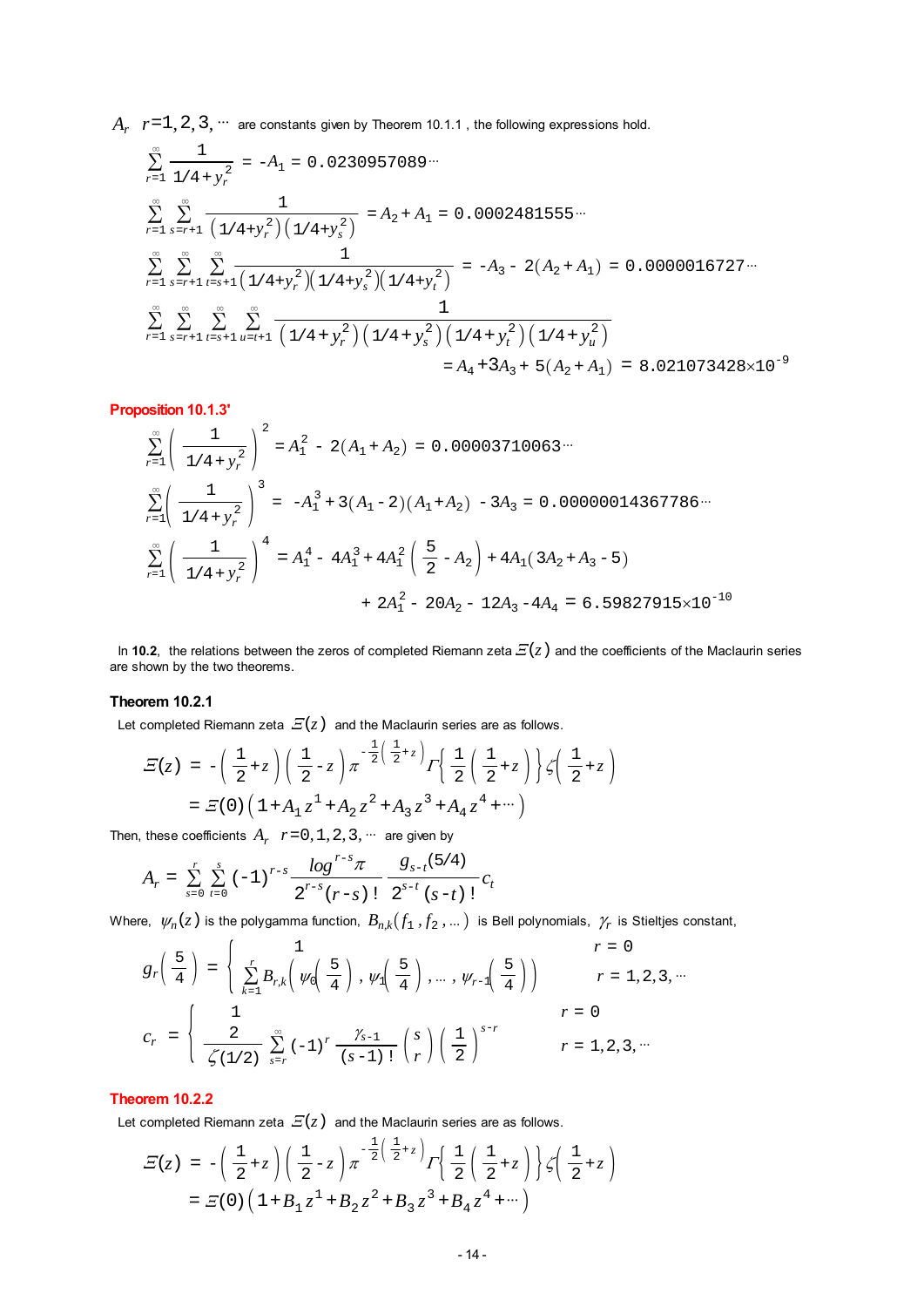Then,

**(1)** The following expressions hold for non-trivial zeros  $z_k = x_k \pm iy_k$ ,  $y_k \neq 0$   $k = 1, 2, 3, \dots$  of  $\zeta(z)$ .

$$
E(0) = \prod_{n=1}^{\infty} \frac{(x_n - 1/2)^2 + y_n^2}{x_n^2 + y_n^2} = -\frac{1}{4\pi^{1/4}} \int \left(\frac{1}{4}\right) \zeta\left(\frac{1}{2}\right) = 0.9942415563\cdots
$$
\n
$$
B_1 = -\sum_{r_1=1}^{\infty} \frac{2(x_{r_1}-1/2)}{(x_{r_1}-1/2)^2 + y_{r_1}^2}
$$
\n
$$
B_2 = \sum_{r_1=1}^{\infty} \sum_{r_2=r_1+1}^{\infty} \frac{2^2(x_{r_1}-1/2)(x_{r_2}-1/2)}{(x_{r_1}-1/2)^2 + y_{r_1}^2} + \sum_{r_1=1}^{\infty} \frac{2^0}{(x_{r_1}-1/2)^2 + y_{r_1}^2}
$$
\n
$$
B_3 = -\sum_{r_1=1}^{\infty} \sum_{r_2=r_1+1}^{\infty} \sum_{r_3=r_1+1}^{\infty} \frac{2^3(x_{r_1}-1/2)(x_{r_2}-1/2)(x_{r_3}-1/2)}{(x_{r_2}-1/2)(x_{r_3}-1/2)(x_{r_3}-1/2)}
$$
\n
$$
- \sum_{r_1=1}^{\infty} \sum_{r_2=r_1+1}^{\infty} \frac{2^1\{(x_{r_1}-1/2)^2 + y_{r_1}^2\}\{(x_{r_2}-1/2)^2 + y_{r_2}^2\}\{(x_{r_3}-1/2)^2 + y_{r_3}^2\}}{2^4(x_{r_1}-1/2)^2 + y_{r_1}^2\}\{(x_{r_2}-1/2)^2 + y_{r_2}^2\}}
$$
\n
$$
B_4 = \sum_{r_1=1}^{\infty} \sum_{r_2=r_1+1}^{\infty} \sum_{r_4=r_3+1}^{\infty} \frac{2^4(x_{r_1}-1/2)(x_{r_2}-1/2)(x_{r_2}-1/2)(x_{r_4}-1/2)}{(x_{r_4}-1/2)^2 + y_{r_4}^2\}} + \sum_{r_1=1}^{\infty} \sum_{r_2=r_1+1}^{\
$$

**(2)** When  $A_n$  is a coefficient in **Theorem 10.2.1**,  $B_n = A_n$   $n = 1, 2, 3, ...$ 

And, if Riemann Hypothesis is true, the following proposition equivalent to this must hold.

# **Proposition 10.2.3**

When  $z_k = 1/2 \pm i y_k$ ,  $y_k \neq 0$  (  $k = 1, 2, 3, \dots$  ) are the non-trivial zeros of Riemann zeta  $\zeta(z)$  and  $A_r$   $r=1, 2, 3, \cdots$  are constants given by Theorem 10.1.1, the following expressions hold.

$$
\sum_{r_1=1}^{\infty} \frac{1}{y_{r_1}^2} = A_2 = 0.0231049931\cdots
$$
\n
$$
\sum_{r_1=1}^{\infty} \sum_{r_2=r_1+1}^{\infty} \frac{1}{y_{r_1}^2 y_{r_2}^2} = A_4 = 0.0002483340\cdots
$$
\n
$$
\sum_{r_1=1}^{\infty} \sum_{r_2=r_1+1}^{\infty} \sum_{r_3=r_2+1}^{\infty} \frac{1}{y_{r_1}^2 y_{r_2}^2 y_{r_3}^2} = A_6 = 0.00000167435\cdots
$$
\n
$$
\sum_{r_1=1}^{\infty} \sum_{r_2=r_1+1}^{\infty} \sum_{r_3=r_2+1}^{\infty} \sum_{r_4=r_3+1}^{\infty} \frac{1}{y_{r_1}^2 y_{r_2}^2 y_{r_3}^2 y_{r_4}^2} = A_8 = 8.030697 \times 10^{-9}
$$
\n
$$
\vdots
$$
\n
$$
\sum_{r_1=1}^{\infty} \sum_{r_2=r_1+1}^{\infty} \cdots \sum_{r_n=r_{2n-1}+1}^{\infty} \frac{1}{y_{r_1}^2 y_{r_2}^2 \cdots y_{r_{2n}}^2} = A_{2n}
$$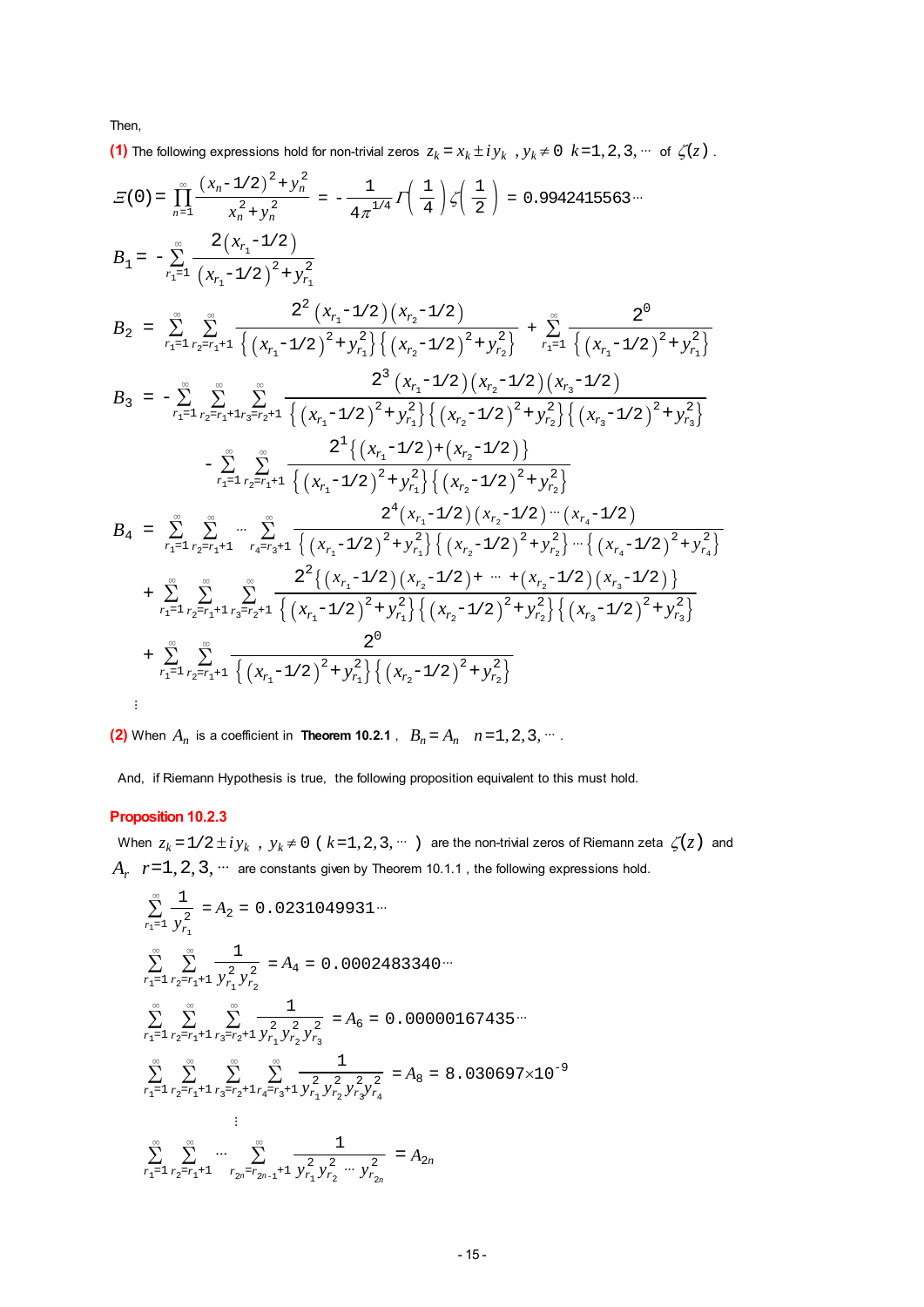#### **Proposition 10.2.3'**

$$
\sum_{r=1}^{\infty} \frac{1}{y_r^4} = A_2^2 - 2A_4 = 0.00003717259 \cdots
$$
\n
$$
\sum_{r=1}^{\infty} \frac{1}{y_r^6} = A_2^3 - 3A_2A_4 + 3A_6 = 0.00000014417393 \cdots
$$
\n
$$
\sum_{r=1}^{\infty} \frac{1}{y_r^8} = A_2^4 + 2A_4^2 - 4A_2^2A_4 + 4A_2A_6 - 4A_8 = 6.6303 \times 10^{-10}
$$

### **11 Zeros on the Critical Line of Riemann Zeta**

In **11.1**, substituting  $z = 0 + iy$  for the completed Riemann zeta  $E(z)$ ,

$$
\mathcal{Z}_h(y) = -\left(\frac{1}{2} + iy\right)\left(\frac{1}{2} - iy\right)\pi^{-\frac{1}{2}\left(\frac{1}{2} + iy\right)}\Gamma\left(\frac{1}{2}\left(\frac{1}{2} + iy\right)\right)\zeta\left(\frac{1}{2} + iy\right)
$$

We use this to calculate the zeros on the critical line. However, this function is too small in absolute value and can only find the zeros up to  $y = 917$ .

So we normalize  $E_h(y)$  and define the following sign function.



Using this sign function  $sgn(y)$ , we can find the zeros at large  $y$ .

However, this sign function  $sgn(y)$  has the disadvantage that it is easy to miss Lehmer's phenomenon.

In 11.2, multiplying this sign function  $sgn(y)$  by the absolute value of the Riemann zeta  $\zeta(1/2+iy)$ , we obtain a smooth function  $Z(y)$ .  $\mathcal{L}$ 

$$
Z(y) = sgn(y) \left| \zeta\left(\frac{1}{2} + iy\right) \right| = \pi^{-\frac{iy}{2}} \frac{\Gamma\left\{\frac{1}{2}\left(\frac{1}{2} + iy\right)\right\}}{\left|\Gamma\left(\frac{1}{2}\left(\frac{1}{2} + iy\right)\right)\right|} \zeta\left(\frac{1}{2} + iy\right)
$$
\n
$$
\left|\frac{-\left|\zeta\left(\frac{1}{2} + iy\right)\right| - sgn(y)}{\left|\frac{s}{2}\left(\frac{1}{2} + iy\right)\right|} \right| \xrightarrow{\text{sgn}(y)} \frac{\left|\zeta\left(\frac{1}{2} + iy\right)\right|}{\left|\frac{s}{2}\left(\frac{1}{2} + iy\right)\right|} \xrightarrow{\text{sgn}(y)} \frac{\left|\zeta\left(\frac{1}{2} + iy\right)\right|}{\left|\frac{s}{2}\left(\frac{1}{2} + iy\right)\right|} \xrightarrow{\text{sgn}(y)} \frac{\left|\zeta\left(\frac{1}{2} + iy\right)\right|}{\left|\frac{s}{2}\left(\frac{1}{2} + iy\right)\right|} \xrightarrow{\text{sgn}(y)} \frac{\left|\zeta\left(\frac{1}{2} + iy\right)\right|}{\left|\frac{s}{2}\left(\frac{1}{2} + iy\right)\right|} \xrightarrow{\text{sgn}(y)} \frac{\left|\zeta\left(\frac{1}{2} + iy\right)\right|}{\left|\frac{s}{2}\left(\frac{1}{2} + iy\right)\right|} \xrightarrow{\text{sgn}(y)} \frac{\left|\zeta\left(\frac{1}{2} + iy\right)\right|}{\left|\frac{s}{2}\left(\frac{1}{2} + iy\right)\right|} \xrightarrow{\text{sgn}(y)} \frac{\left|\zeta\left(\frac{1}{2} + iy\right)\right|}{\left|\frac{s}{2}\left(\frac{1}{2} + iy\right)\right|} \xrightarrow{\text{sgn}(y)} \frac{\left|\zeta\left(\frac{1}{2} + iy\right)\right|}{\left|\frac{s}{2}\left(\frac{1}{2} + iy\right)\right|} \xrightarrow{\text{sgn}(y)} \frac{\left|\zeta\left(\frac{1}{2} + iy\right)\right|}{\left|\frac{s}{2}\left(\frac{1}{2} + iy\right)\right|} \xrightarrow{\text{sgn}(y)} \frac{\left|\zeta\left(\frac{1}{2} + iy\right)\right|}{\left|\frac{s}{2
$$